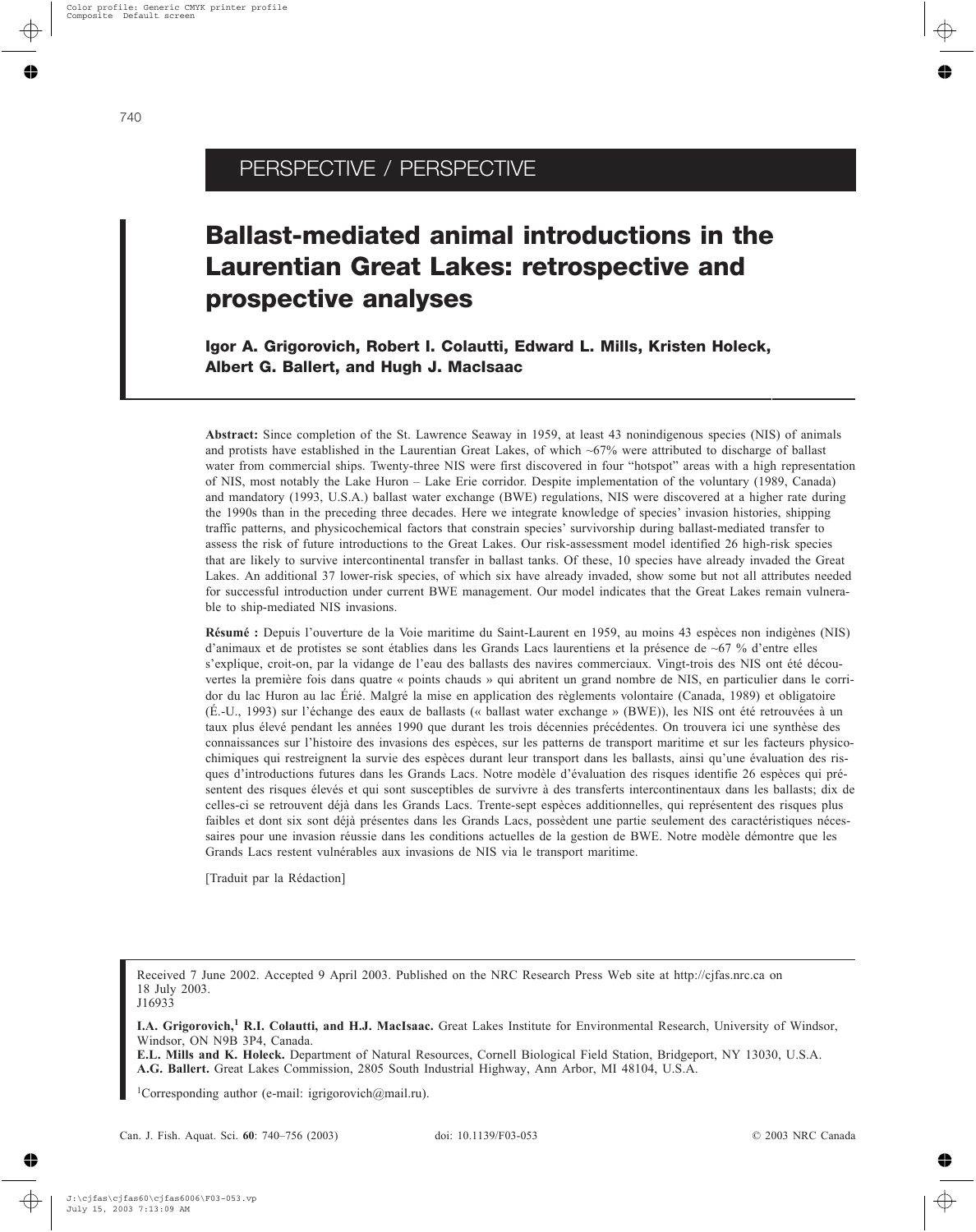# **Introduction**

Since the settlement of North America by Europeans, human activities have facilitated introductions of nonindigenous species (NIS) into the Laurentian Great Lakes (Mills et al. 1993*a*). Thus far, some 162 aquatic species have been recognized as introduced and established in this basin (Ricciardi 2001). Discharge of ballast water by commercial ships has been identified as a major vector in the transfer of NIS to the Great Lakes over the past century (Mills et al. 1993*a*; Ricciardi 2001). Consequently, efforts to reduce the risk of future introductions have focused on ballast water management. Voluntary ballast water exchange (BWE) guidelines were initiated by the Canadian government in 1989 and made mandatory by U.S. legislation in 1993 (United States Coast Guard 1993). Vessels that carry ballast water originating from freshwater or coastal brackish-water ports outside of the Great Lakes and that declare "ballast on board" (BOB) status are subject to these regulations and are requested either to exchange ballast during their ocean voyage or to seal ballast tanks while operating on the Great Lakes (United States Coast Guard 1993). The BWE procedure is intended to purge brackish water and freshwater organisms in ballast tanks and to kill those remaining by osmotic stress (United States Coast Guard 1993).

Despite a high level of compliance with these regulations (e.g., Wiley 1995), living brackish water and freshwater species continue to arrive to the Great Lakes in vessels that report open-ocean BWE, indicating that the current ballast management strategy may not fully protect the lakes from additional invasions (Locke et al. 1993). Vessels declaring "no ballast on board" (NOBOB) status are not subject to ballast management regulations; however, they enter the Great Lakes carrying unpumpable residual ballast water and sediment that contain viable organisms (e.g., Locke et al. 1991, 1993; Bailey et al. 2003). Thus, activity of NOBOB ships may predispose the lakes to invasion risk.

Modeling ballast-mediated introductions has allowed an initial assessment of risk arising from ballast water releases from the two categories (i.e., BOB and NOBOB) of ships entering the Great Lakes (MacIsaac et al. 2002). This model predicted that NOBOB vessels apparently pose a greater collective risk of ballast-mediated introductions, largely because they dominate  $(\sim)0\%$ ; Colautti et al. 2003) trade into the Great Lakes and convey live organisms or viable resting stages. Other models have sought to identify potential invaders to the Great Lakes based on species invasion histories elsewhere and inbound shipping patterns (Mills et al. 1993*b*; Ricciardi and Rasmussen 1998). These forecasts have had only limited success thus far, perhaps because the ability of NIS to survive ballast-mediated dispersal was not considered explicitly.

In this study, we conduct a retrospective analysis of the mechanisms and hypotheses associated with introductions of aquatic animals and protists into the Great Lakes since the completion of the St. Lawrence Seaway in 1959. We examine transoceanic shipping traffic in the Great Lakes during 1959–2000 to explore patterns of BWE for BOB and NOBOB ships entering this basin. Moreover, we synthesize information regarding the timing and location of first occurrence, dispersal vectors, and life history traits for NIS recorded in the Great Lakes and contrast these characteristics with patterns of shipping traffic and BWE. In addition, we develop a multistep risk-assessment approach to forecast potential invaders to the Great Lakes by integrating current knowledge of shipping traffic to the basin, species' invasion histories in potential donor regions, and life history traits that facilitate survival in ballast water.

# **Materials and methods**

#### **Historical and emerging patterns of introduction**

We assembled a comprehensive inventory of the nonindigenous aquatic metazoans and protists recorded in the Great Lakes basin from 1959 through 1999. To appraise the emerging patterns of NIS introductions under ballast water management in this basin, we chose the mandatory BWE legislation (1993, U.S.A.). Although Wiley (1995) reported that  $\sim 90\%$  of ships complied with the Canadian voluntary guidelines enacted in 1989, many vessels likely undertook only partial exchange (e.g., Drake et al. 2001). Both BWE regulations were considered when analysing the chronology of NIS discovery. Time trends in discovery of NIS during 1959–1988 (before the ballast regulation period) were contrasted with those during 1989–1999 (after the ballast regulation period) by comparing regression line slopes. The chronological arrangement of NIS records, however, may not fully represent the rate of invasions because of time lags between the initial inoculation of NIS and their discovery (see below).

Introduced species were defined as those that successfully spread beyond their historic or native geographic range and colonized the Great Lakes via natural or human-mediated dispersal vectors. We did not distinguish between NIS whose introductions resulted from transfer across broad geographic distances (e.g., *Schizopera borutzkyi*) and those that represented local dispersal from an adjacent area (e.g., *Cyclops strenuus*). We considered only those NIS known or suspected to be introduced to the Great Lakes since the completion of the St. Lawrence Seaway in 1959. We included *Pisidium supinum* as it was discovered shortly after the opening of this seaway, although it may have established earlier and remained undetected. Several species (e.g., *Lepisosteus platostomus*) historically occurred in close proximity to the Great Lakes basin and were found in it after 1959. Following Kolar and Lodge (2002), we considered these species as introduced. We excluded species considered indigenous to any part of the Great Lakes basin but which were subsequently introduced to other, previously uncolonized sites within the basin (e.g., *Gasterosteus aculeatus*). We focused on NIS that have been documented as present and reproducing on at least two occasions, sensu Ruiz et al. (2000). We identified 12 nonindigenous invertebrates and fishes that were reported since 1959 but not established (as above) in this basin (I. Grigorovich, unpublished data); these species are beyond the scope of this survey.

For each NIS we sought to characterize the (1) date of first appearance; (2) locality of the first observation in the basin; (3) native range before the opening of the St. Lawrence Seaway; and (4) the most plausible vector (mecha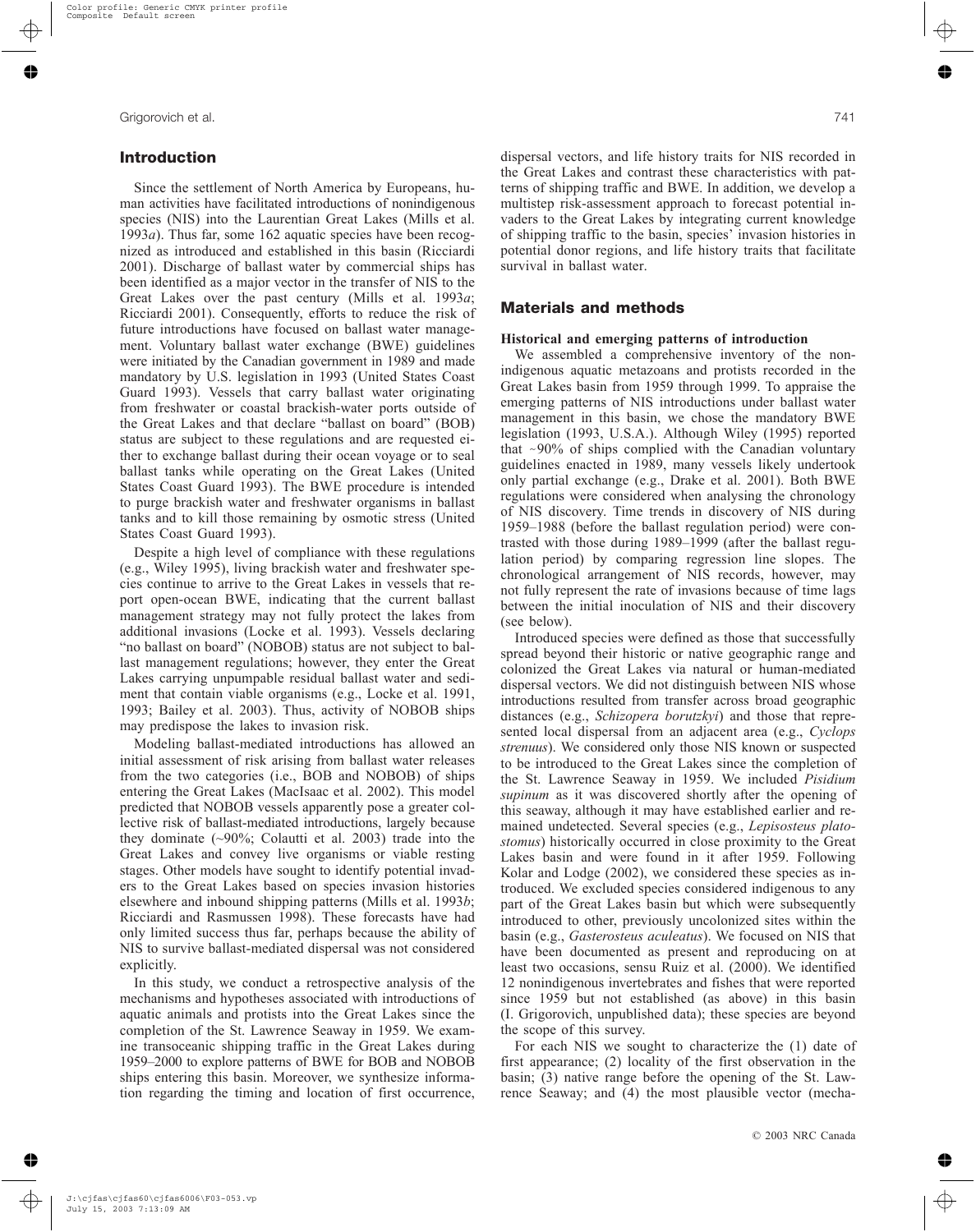nism) of introduction to the basin. Entry mechanisms were categorized as follows: (1) shipping and boating activities, including transport in liquid or solid ballast, in or on cargo, or on hulls or other components of commercial or recreational boats; (2) stocking of nontarget species resulting from aquaculture; (3) release of aquarium species; (4) bait release; (5) canal development; (6) multiple vectors involving more than one entry mechanism; in such cases, the most plausible mechanism was indicated; and (7) natural dispersal vectors (e.g., wind or birds). Parasites and epibionts (e.g., *Trypanosoma acerinae* and *Acineta nitocrae*) were assigned the same entry mechanism as that of their host species, except when they were inadvertently released through stocking activity (e.g., *Glugea hertwigi*). Where no entry mechanism was indicated in the original record of a species, we synthesized information on transfer vectors from other published and unpublished studies. We acknowledge that the inherent limitation of this approach precludes rigorous hypotheses testing.

Spatial patterns of species introductions in the Great Lakes were analyzed by mapping sites of the first observations of NIS in the basin. We selected relatively small, semi-enclosed areas, nearly surrounded by land, that encompass the highest density of sites where NIS were first discovered in the Great Lakes. Areas that contribute to the diversity of the Great Lakes' nonindigenous fauna were defined here as "invasion hotspots", featuring  $>1$  NIS per 1000 km<sup>2</sup> of water surface area. Lake surface areas were measured by outputting images of sections enclosing the sites of NIS to Scion Image for Windows software, Beta 4.0.2 release, on a personal computer.

#### **Shipping activities and ballast water discharge**

We developed a comprehensive database of transoceanic ships operating on the Great Lakes during 1959–2000 using annual reports of the St. Lawrence Seaway Development Corporation (SLSDC), the U.S. Customs forms  $1400$  and  $1401$   $(1981 -$ 1986), the U.S. Maritime Administration's (MARAD) reports  $(1987–2000)$ , records compiled by Norm Eakins  $(1995, 1996, 1996)$ 1997, 1998, 1999, 2000, 2001), and Rene Beauchamp's unpublished data (9041 Bellerive, Montréal, QC H1L 3S5; list of sources consulted available from K. Holeck).

The principal limitation of our data set is that, for 1981– 1993, we were unable to determine the ballast status of transoceanic vessels that entered U.S. ports after visiting Canadian ports because these vessels were indicated as "foreign" entrances in U.S. Customs and MARAD reports. Thus, some vessels classified as "from foreign" in these sources did not necessarily originate from overseas. Therefore, when examining the redistribution of Great Lakes' ballast water by foreign vessels, we used a subset of the data that included only those ships that proceeded to a U.S. port directly from overseas and had a clearance directly to an overseas port. From 1959 through 1979, SLSDC reports listed the combined numbers of inbound and outbound annual trips for each category (BOB and NOBOB) of transoceanic vessel. We estimated the number of inbound trips for transoceanic BOB ships by comparing numbers of inbound and outbound trips operated by transoceanic BOB ships with all inbound trips operated by transoceanic and domestic BOB ships with all inbound and outbound trips operated by all transoceanic and domestic BOB vessels. The number of inbound transits

for NOBOB ships was estimated in a similar way. We inferred ballasting and deballasting operations by the type of transaction recorded at each port. For example, if cargo was unloaded, we assumed that ballasting occurred, whereas deballasting was assumed when cargo was loaded. If a ship visited several ports to load or unload cargo, we assumed that this vessel loaded or discharged ballast in proportion to the number of ports it visited. We assumed that ballast water was discharged at or near the port at which cargo was loaded, except when ships "lighten the load" by releasing some water before entering shallow passages and connecting channels (e.g., St. Clair, Detroit, and St. Mary's rivers and the Welland Canal). We ascribed ballast releases in connecting waterways to the immediate downstream lake, except the Detroit River, which was, together with the St. Clair River, ascribed to Lake St. Clair.

#### **Forecasting introductions**

Recent developments in invasion biology provide the basis for predictive risk assessment of NIS (e.g., Carlton 1996; Kolar and Lodge 2001, 2002). We developed a qualitative risk-screening framework by integrating species characteristics and factors that are important at different stages of ballast-mediated introduction. These stages (i.e., uptake, transportation, release, establishment, and spread) represent sequential transitions that NIS must complete in the invasion process (Fig. 1).

We first analyzed the geographic origin of vessels entering the Great Lakes using information on port of origin, Great Lakes' port of arrival, and whether ships carried ballast water (i.e., BOB status) or cargo (i.e., NOBOB status) while inbound (Eakins 1998; C. Major, St. Lawrence Seaway Management Corporation, Cornwall, Ont., personal communication). For the purpose of our analysis, each port of origin was assigned to broad oceanic and continental regions (as below; see Donor regions). We identified the major donor regions from whence >50% of transoceanic vessels inbound to the Great Lakes originated during 1997. We were unable to obtain similar comprehensive data for other years.

For these donor regions, we assembled a list of nonindigenous aquatic invertebrates and protists with documented invasion histories. In addition, for the Black Sea basin, we considered indigenous species that were introduced to previously uncolonized sites within this and two adjacent (Caspian and Azov seas) basins via human activities. Although our approach can be extended to other taxonomic groups (e.g., fishes), these were not considered here because of insufficient evidence of their commensalism with ballast water transport vectors in donor regions. However, Kolar and Lodge (2002) developed a predictive risk assessment for nonindigenous fishes.

From the list of potential invaders, we identified species capable of completing their life cycle entirely in Great Lakes' milieu using water temperature and salinity characteristics of their native habitats. Inferences were drawn from the published literature, unpublished reports, dissertations, and our own field observations (I. Grigorovich, unpublished data). We excluded species that are unlikely to pass through the climatic and salinity screening.

Next we judged whether species could exploit ballast water transport vectors by examining evidence for their occur-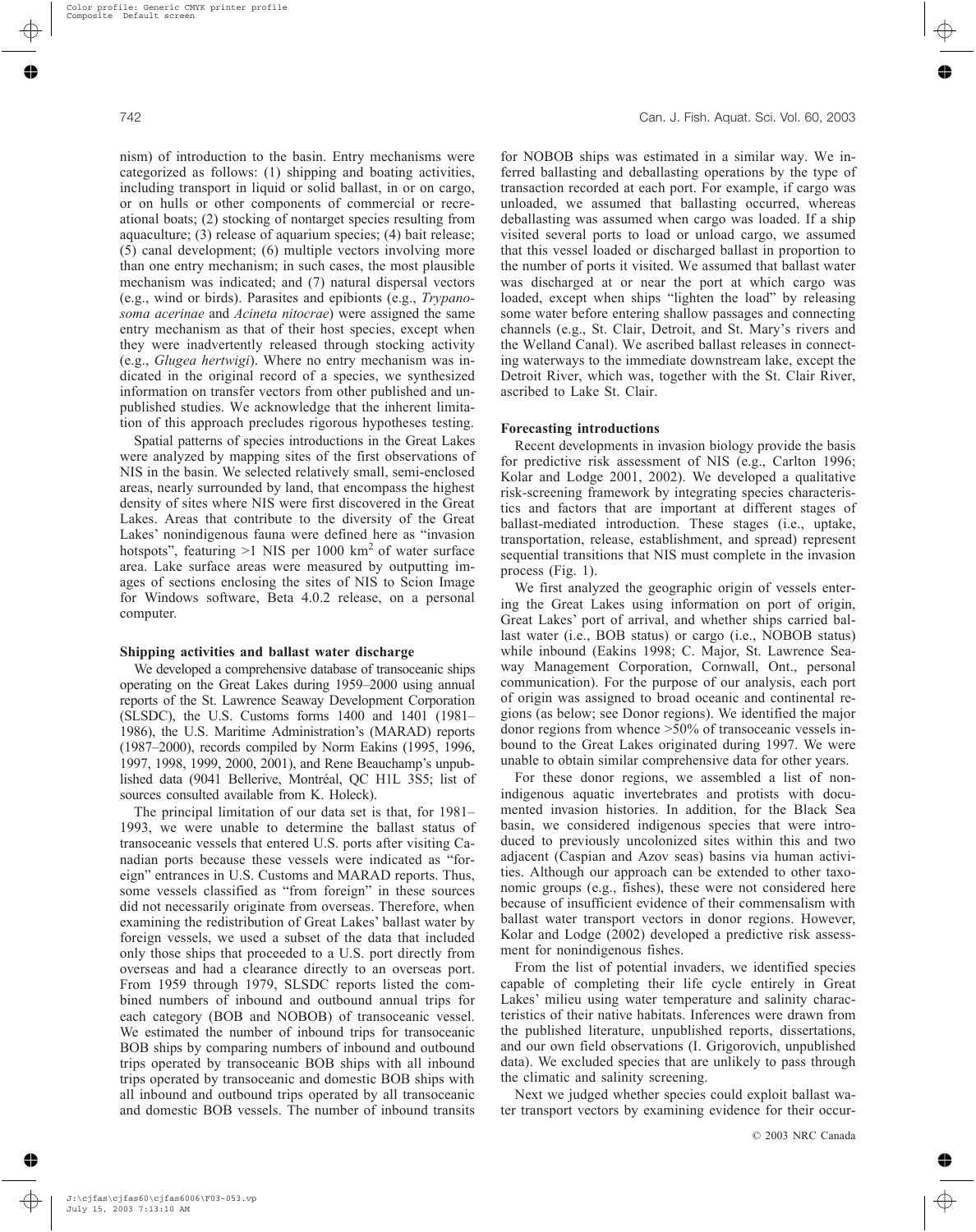**Fig. 1.** Conceptual model of ballast-mediated introduction (modified from Carlton (1985)). (Left) Donor and recipient ecosystems interact via ships carrying ballast water and associated biota. (Right) Ballast-mediated introduction process compartmentalized into sequential transitions that invading species must complete to proceed in invasion. Corresponding events on both sides are linked with shaded and blank areas. Number of propagules is predicted to decline with each subsequent transition (MacIsaac et al. 2002). Sampling of ballast tanks revealed that 80–100% of coastal organisms loaded aboard were eliminated during transoceanic transit by open-ocean ballast exchange (Wonham et al. 2001).



rence in ballast medium from ballast tank surveys. For those taxa that are likely to be transported in ships' ballast water but not recorded aboard vessels, we required evidence of unintentional secondary spread along invasion corridors (Ricciardi and MacIsaac 2000).

Then we assessed which species, at any life stage, are likely to survive the adverse conditions associated with ballast-mediated transfer. Information on species characteristics was collected from published literature, unpublished reports, and dissertations (I. Grigorovich, unpublished data). Invasion risk was assessed for (*i*) BOB ships that conduct open-ocean BWE by examining species' tolerances to salinities of 17<sup>%</sup> and *(ii)* NOBOB ships by examining species<sup>\*</sup> ability to produce resistant life stages and (or) tolerate reduced oxygen content. Other environmental factors that may impair the physiological condition and survivorship of inoculants during transport in NOBOB ballast tanks (e.g., food limitation) were not considered because they have been studied inadequately (see Wonham et al. (2001) for list of factors). Finally, we estimated the capability of species to become established. Species that possess life history traits and environmental tolerances amenable to transportation and survival in ballast tanks were categorized as posing a high risk for establishment in the Great Lakes. Species that passed through all but the last screen were considered as posing a lower risk of invasion.

# **Retrospective analysis of NIS in the Great Lakes**

We identified 43 aquatic animal and protist species as introduced and established in the Great Lakes basin since 1959 (Table 1). Ballast water transport by commercial vessels was invoked to explain the origin of 67% of these NIS (Fig. 2). In addition, two species, the copepod *Skistodiaptomus pallidus* and bivalve *Corbicula fluminea*, likely gained entry via boating activities not associated with ballast water. Although ballast water discharge is a very likely mechanism by which many NIS have been introduced to the Great Lakes, only a few taxa have been collected from ballast tanks: the copepod *Cyclops strenuus*, cladoceran *Bosmina coregoni*, and unidentified veligers of the bivalve *Dreissena* (Howarth 1981; Locke et al. 1993; Aquatic Sciences 1996). In most cases, possible involvement of alternative vectors was rarely examined owing to a dearth of data, and evidence of entry mechanisms was inferred after the discovery of new NIS (see Daniels (2001) for examples). For example, several entry mechanisms, including stocking, river drainage divergence, canals, ballast water release, and bait release, operating individually or jointly, may account for the introduction of *Cyclops strenuus* (Smith and Fernando 1978; Reed and McIntyre 1995; Aquatic Sciences 1996).

Even though shipping is considered the only apparent vector for four fishes and their parasites introduced since 1959 (Table 1), none of these fishes has ever been collected in ballast water (e.g., Wonham et al. 2000). Stocking of salmonid fishes from Atlantic and Pacific drainages, Europe, or other parts of the world may have served as the entry mechanism for some parasites in the Great Lakes (e.g., Crafford 2001). Furthermore, no live fish have been detected in residual water of 38 NOBOB ships sampled during 2001–2002 (S. Bailey and C. van Overdijk, Great Lakes Institute for Environmental Research, University of Windsor, Windsor, ON N9B 3P4, unpublished data). Possible reasons include the following: small apertures (typically  $1-2$  cm) of intake covers precluding uptake of large-bodied animals; ability of fish to avoid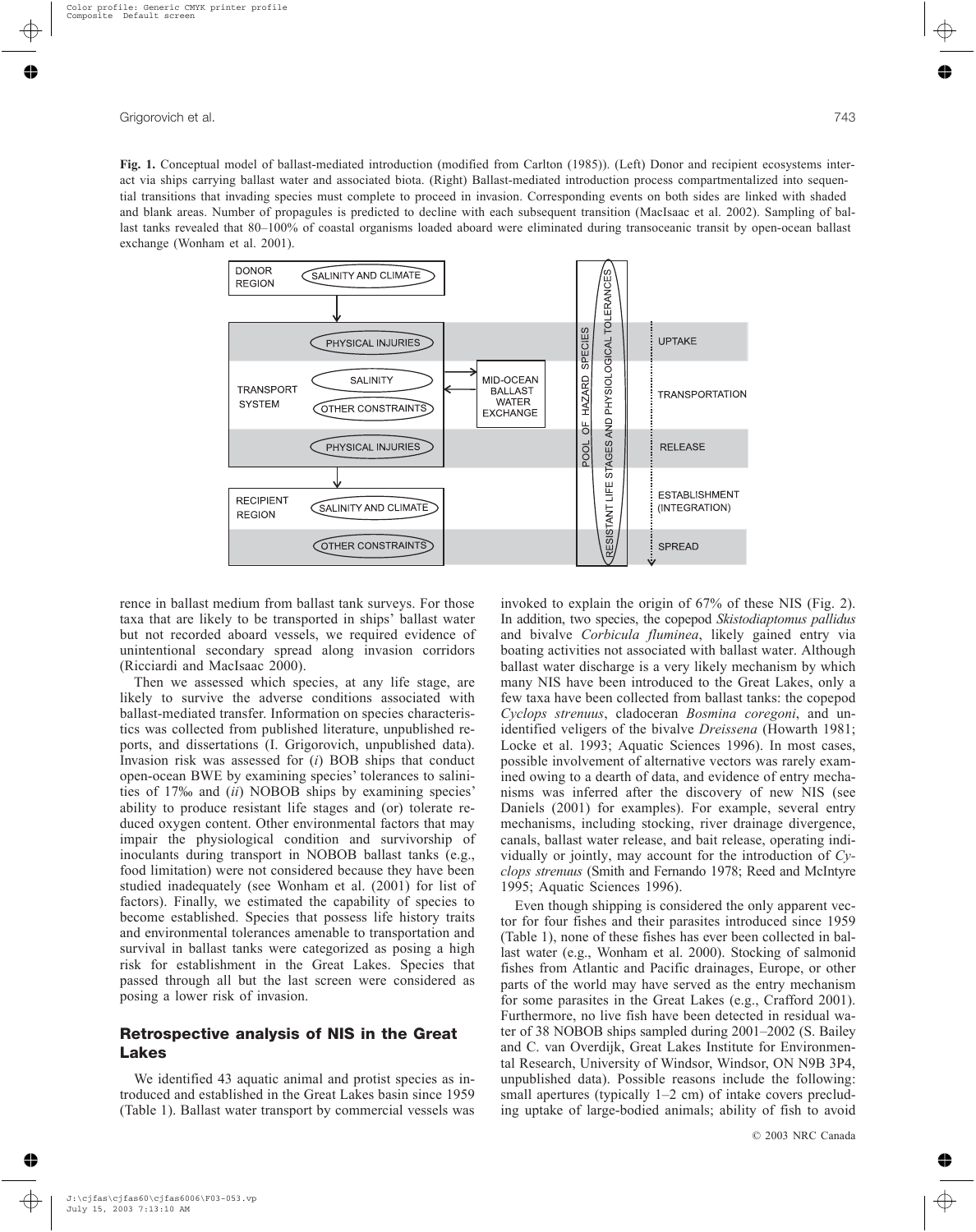|                | Taxonomic       |                                             | Year of   |                                  | Entry          |                                                                                         |
|----------------|-----------------|---------------------------------------------|-----------|----------------------------------|----------------|-----------------------------------------------------------------------------------------|
| No.            | group           | Species name                                | discovery | Native region                    | vector         | Reference                                                                               |
| 1              | Mollusca        | Pisidium supinum                            | 1959      | Europe                           | $\, {\bf B}$   | Mackie 1999                                                                             |
| $\overline{2}$ | Protista        | Glugea hertwigi *                           | 1960      | Eurasia                          | S              | Dechtiar 1965; Mills et al.<br>1993a                                                    |
| 3              | Pisces          | Lepisosteus platostomus                     | 1962      | Mississippi basin                | $\mathcal{C}$  | Fuller et al. 1999; Cudmore-<br>Vokey and Crossman 2000                                 |
| $\overline{4}$ | Crustacea       | Bosmina coregoni                            | 1966      | Eurasia                          | B              | Wells 1970; Deevey and<br>Deevey 1971; Mills et al.<br>1993a                            |
| 5              | Crustacea       | Skistodiaptomus pallidus                    | 1967      | Mississippi basin                | B              | Patalas 1969; Robertson and<br>Gannon 1981; Mills et al.<br>1993a                       |
| 6              | Platyhelminthes | Dugesia polychroa                           | 1968      | Europe                           | B              | <b>Ball 1969</b>                                                                        |
| 7              | Protista        | Myxosoma cerebralis §                       | 1968      | Unknown                          | M(S)           | Anonymous 1988; Hoffman<br>and Schubert 1984                                            |
| 8              | Pisces          | Enneacanthus gloriosus                      | 1971      | Atlantic North America           | M(A)           | Werner 1972; Mills et al.<br>1993a                                                      |
| 9              | Crustacea       | Cyclops strenuus                            | 1972      | Boreal Holarctic                 | N <sub>2</sub> | Selgeby 1975; Reed and<br>McIntyre 1995                                                 |
| 10             | Crustacea       | Nitocra hibernica                           | 1973      | Eurasia                          | B              | Czaika 1978; Hudson et al.<br>1998                                                      |
| 11             | Pisces          | Notropis buchanani                          | 1979      | Mississippi basin                | M(F)           | Holm and Coker 1981; Mills<br>et al. 1993a                                              |
| 12             | Mollusca        | Corbicula fluminea                          | 1980      | Asia                             | M(B)           | Clarke 1981; McMahon 2000                                                               |
| 13             | Annelida        | Ripistes parasita                           | 1980      | Eurasia                          | B              | Barton and Griffiths 1984                                                               |
| 14             | Pisces          | Alosa aestivalis                            | 1981      | Atlantic North America           | M(C)           | MacNeill 1998                                                                           |
| 15             | Crustacea       | Bythotrephes longimanus                     | 1982      | Eurasia                          | B              | Bur et al. 1986; O.<br>Johannsson and W. Taylor,<br>personal communication <sup>a</sup> |
| 16             | Annelida        | Gianius aquaedulcis                         | 1983      | Europe                           | B              | Farara and Ersues 1991                                                                  |
| 17             | Crustacea       | Salmincola lotae §§                         | 1985      | Eurasia                          | $\overline{?}$ | Lasee et al. 1988                                                                       |
| 18             | Pisces          | Apeltes quadracus                           | 1986      | Atlantic North America           | M(B)           | Holm and Hamilton 1988                                                                  |
| 19             | Pisces          | Gymnocephalus cernuus                       | 1986      | Eurasia                          | B              | Simon and Vondruska 1991                                                                |
| 20             | Crustacea       | Bosmina maritima                            | 1988      | Europe                           | $\mathbf{B}$   | De Melo and Hebert 1994                                                                 |
| 21             | Crustacea       | Argulus japonicus †                         | 1988      | Asia                             | A              | Galarowicz and Cochran<br>1991; Mills et al. 1993a                                      |
| 22             | Mollusca        | Dreissena polymorpha                        | 1988      | Ponto-Caspian                    | B              | Hebert et al. 1989                                                                      |
| 23             | Mollusca        | Dreissena bugensis                          | 1989      | Ponto-Caspian                    | $\mathbf{B}$   | May and Marsden 1992; Mills<br>et al. 1999                                              |
| 24             | Pisces          | Alosa chrysochloris                         | 1989      | Hudson and Mississippi<br>basins | $\mathcal{C}$  | Fago 1993; Fuller et al. 1999                                                           |
| 25             | Pisces          | Neogobius melanostomus                      | 1990      | Ponto-Caspian                    | B              | Jude et al. 1992                                                                        |
| 26             | Pisces          | Proterorhinus marmoratus                    | 1990      | Ponto-Caspian                    | $\, {\bf B}$   | Jude et al. 1992                                                                        |
| 27             | Mollusca        | Potamopyrgus antipodarum                    | 1991      | Australasia                      | B              | Zaranko et al. 1997                                                                     |
| 28             | Crustacea       | Onychocamptus mohammed                      | 1992      | Holarctic                        | <b>B</b> ?     | Hudson et al. 1998;<br>P. Hudson, personal<br>communication <sup>b</sup>                |
| 29             | Platyhelminthes | Dactylogyrus<br>amphibothrium $\ddagger$    | 1992      | Eurasia                          | B              | Pronin et al. 1998                                                                      |
| 30             | Platyhelminthes | Dactylogyrus<br>hemiaphibothrium $\ddagger$ | 1992      | Eurasia                          | B              | Pronin et al. 1998                                                                      |
| 31             | Platyhelminthes | Neascus brevicaudatus :                     | 1992      | Eurasia                          | B              | Pronin et al. 1998                                                                      |
| 32             | Platyhelminthes | Ichthyocotylurus pileatus [                 | 1992      | Black Sea basin                  | B              | Pronin et al. 1997                                                                      |
| 33             | Protista        | Trypanosoma acerinae :                      | 1992      | Eurasia                          | B              | Pronin et al. 1998                                                                      |
| 34             | Crustacea       | Echinogammarus ischnus                      | 1994      | Ponto-Caspian                    | B              | Witt et al. 1997; van Overdijk<br>et al. 2003                                           |

**Table 1.** Nonindigenous metazoans and protozoans recorded in the Great Lakes basin since 1959, arranged chronologically.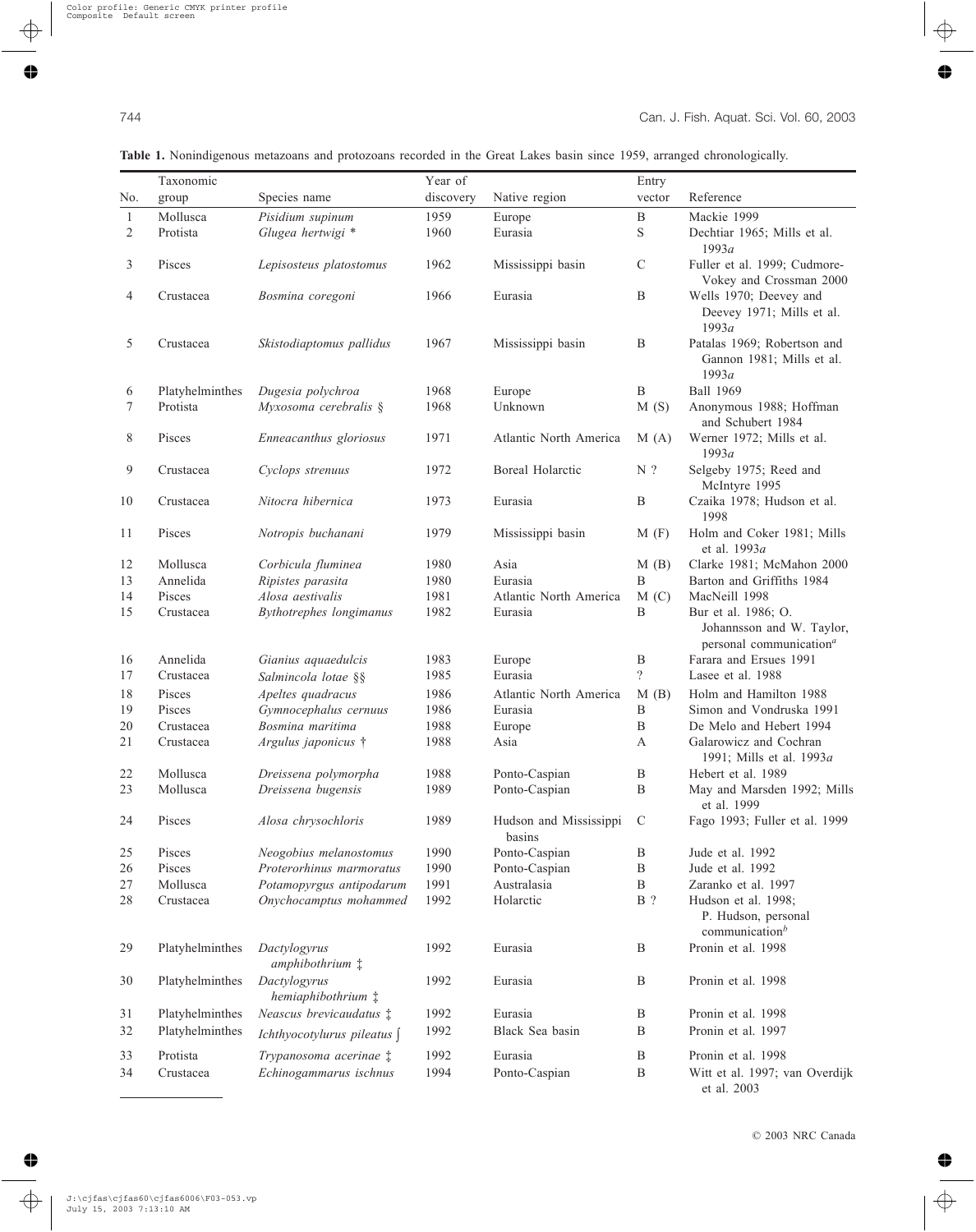**Table 1** (*concluded*).

|     | Taxonomic       |                              | Year of   |                    | Entry  |                                                   |
|-----|-----------------|------------------------------|-----------|--------------------|--------|---------------------------------------------------|
| No. | group           | Species name                 | discovery | Native region      | vector | Reference                                         |
| 35  | Crustacea       | Neoergasilus japonicus ††    | 1994      | Eastern Asia       | M(S)   | Hudson and Bowen 2002                             |
| 36  | Protista        | Sphaeromyxa sevastopoli<br># | 1994      | Black Sea basin    | B.     | Pronin et al. 1997                                |
| 37  | Platyhelminthes | Scolex pleuronectis [        | 1994      | Black Sea basin    | B      | Pronin et al. 1997                                |
| 38  | Crustacea       | Heteropsyllus cf. nunni      | 1996      | Eurasia            | B      | Horvath et al. 2001                               |
| 39  | Protista        | Acineta nitocrae +           | 1997      | Europe             | Β      | Grigorovich et al. 2001                           |
| 40  | Crustacea       | Cercopagis pengoi            | 1998      | Ponto-Caspian      | B      | MacIsaac et al. 1999                              |
| 41  | Crustacea       | Schizopera borutzkyi         | 1998      | Ponto-Caspian      | B      | Horvath et al. 2001                               |
| 42  | Crustacea       | Nitocra incerta              | 1999      | Ponto-Caspian      | B      | Grigorovich et al. 2001                           |
| 43  | Crustacea       | Daphnia lumholtzi            | 1999      | Australasia/Africa | $N$ ?  | Muzinic 2000; I. Grigorovich,<br>unpublished data |

**Note:** Keys to vectors of introduction: B, boating including recreational and ballast-mediated vectors; C, canal development; A, aquarium release; S, stocking of nontarget species with aquaculture; F, bait release; M, multiple vectors; N, natural vectors; ?, unknown or uncertain. In case of possible multiple mechanisms, the most plausible vector was indicated in parentheses. Parasite and epibiont hosts: \*, *Osmerus mordax*; ß, *Tubifex tubifex* and salmonid spp.; §§, *Lota lota*; †, *Carassius auratus*; ‡, *Gymnocephalus cernuus*; ∫, *Neogobius melanostomus*; ††, cyprinid, percid, and centrarchid spp.; ‡‡, *Proterorhinus marmoratus*; +, *Nitocra* spp.

*a* O. Johannsson, Great Lakes Laboratory for Fisheries and Aquatic Sciences, Department of Fisheries and Oceans, 867 Lakeshore Road, Burlington, ON L7R 4A6, Canada.

*b* P. Hudson, Great Lakes Science Center, United States Geological Survey, 1451 Green Road, Ann Arbor, MI 48104, U.S.A.

**Fig. 2.** Taxonomic diversity of aquatic nonindigenous metazoans and protozoans established in the Laurentian Great Lakes since 1959, sorted by entry mechanism.



sampling efforts in ballast tanks; or inhospitable environmental conditions precluding fish survival (e.g., Wonham et al. 2000).

Ballast water and sediment may provide an excellent avenue for dispersal of copepods and some branchiopods because they avoid unfavourable conditions by entering diapause or by producing resting stages (e.g., Horvath et al. 2001). Hudson et al. (1998) suggested such an entry mechanism for the copepod *Megacyclops viridis*. However, its broad Holarctic occurrences, including recent findings in the Canard River drainage, western Lake Erie basin, indicate that *M. viridis* is naturally distributed in the Great Lakes (Monchenko 1974; I. Grigorovich, unpublished data). Another copepod, *Acanthocyclops americanus*, has been collected from ships entering the Great Lakes and identified as a potential invader (Locke et al. 1993; MacIsaac 1999); but it was earlier regarded as native to Lake Michigan based on historical and biogeographical evidence (e.g., Monchenko 1974). Thus, based on circumstantial evidence, shipping has been inferred to explain the origin of these species, though, in fact, they could be Great Lakes' natives.

Several taxa that are poorly differentiated morphologically (e.g., sphaeriid bivalves and oligochaetes) may include cryptic invaders that were introduced before 1959 but have remained undetected for an extended time. These species include the oligochaetes *Stylodlilus heringianus*, *Spirosperma ferox*, *Potamothrix* spp., and *Branchiura sowerbyi* and the sphaeriid bivalve *Pisidium moitessierianum* (Cook and Johnson 1974; Grigorovich et al. 2000; Spencer and Hudson 2003). Some of these (e.g., *P. moitessierianum*) are not widely distributed in the Great Lakes basin, despite possessing a broad inland distribution in Europe (Grigorovich et al. 2003).

Below we analyze the temporal and spatial patterns of shipping activities in the Great Lakes to explore the involvement of ballast water transport vectors in the transfer of NIS.

# **Patterns of shipping activities and ballast water discharge**

The overall pattern evident in transoceanic shipping traffic into the Great Lakes since 1959 is that over 90% of foreign vessels entered this system carrying cargo (i.e., NOBOB status). Only in the years 1980 and 1982 did BOB vessels outnumber NOBOB ships. The volume of transoceanic vessel traffic varied tremendously from 1959 through 2000 (Fig. 3*a*). After the opening of the St. Lawrence Seaway, traffic increased, peaking at >1430 vessels in 1967. Then traffic declined to its lowest point in 1991 (362 vessels) but increased thereafter to 675 vessels in 2000. The fraction of ballasted ships has diminished since 1992. The volume of cargo transported into the Great Lakes changed continually over the past four decades, cycling from low (e.g., 1.5 million tonnes (t) in 1961) to high (e.g., 8.6 million  $t$  in 1998) periods (Fig. 3*b*). Tonnage has increased since 1993, when the mandatory BWE legislation became effective (Fig. 3*b*). For example, average cargo volume during 1959–1992 and 1993– 2000 was 4.8 and 7.0 million t $year^{-1}$ , respectively.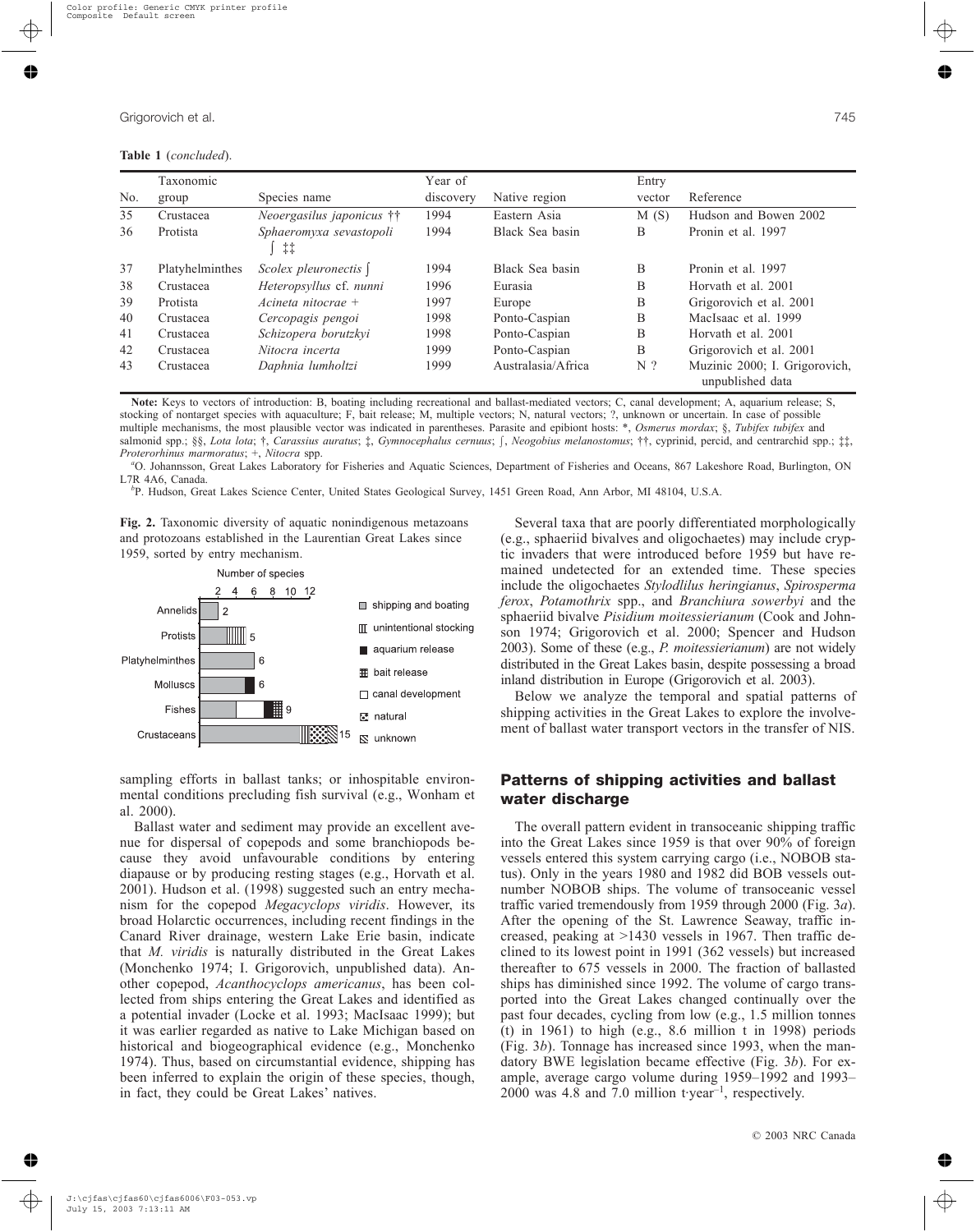**Fig. 4.** Shipping activities of transoceanic vessels in the Great Lakes from 1981 through 2000: Lake Superior (solid bars), Lake Michigan (bars with grid), Lake Huron (bars with diagonal hatching), Lake Erie (shaded bars), Lake St. Clair (open bars), and Lake Ontario (bars with vertical lines). Numbers above bars represent inbound trips to United States' ports directly from overseas, based on traceable records from 1981 through 2000. (*a*) Percentage of ballast water discharges by ballasted ships into each lake. (*b*) Percentage of first port-of-call visitations by vessels carrying cargo (NOBOB status) into each lake. (*c*) Percentage of ballast water discharges by NOBOB ships into each lake.

**Fig. 3.** Shipping activities of transoceanic vessels in the Great Lakes from 1959 through 2000: (*a*) inbound trips of ballasted ships (solid bars) and those that declare "no ballast on board" (NOBOB) status (open bars); (b) net tonnage (t) of NOBOB ships.



During 1981–2000, most  $(-75%)$  BOB vessels entering the Great Lakes proceeded directly to Lake Superior, where almost all of these ships discharged their ballast load. Other recipients of ballast water from BOB ships, in order of decreasing supply, were Lake Erie, Lake Michigan, and Lake St. Clair (Fig. 4*a*).

During 1981–2000,  $\sim$  72% of NOBOB vessels made their first stop at Lake Erie, where they typically unloaded cargo and loaded Great Lakes' water (Fig. 4b). Ports on Lake Superior received  $\sim$  70% of the mixed ballast water discharges from NOBOB vessels, followed, in turn, by Lake Erie (16%), Lake Michigan (12%), and Lake St. Clair (2%) (Fig. 4*c*).

Thus, over the past four decades, the bulk of transoceanic vessels entered the Great Lakes carrying cargo and having no declarable ballast water on board. After unloading freight at Great Lakes' ports, these ships typically filled their ballast tanks with Great Lakes' water to compensate for loss of cargo weight. As a result, residual ballast water and sediment became mixed with Great Lakes' water and, after the subsequent discharging within the system, could facilitate invasions (Bailey et al. 2003). Below we examine the chronology and locations of Great Lakes' NIS discoveries to deduce their relationship to the ballast water discharge by overseas vessels.

# **Emerging invasion patterns**

We identified four invasion "hotspots": the Lake Huron  $-$ Lake Erie corridor (10 species), Lake Erie  $-$  Lake Ontario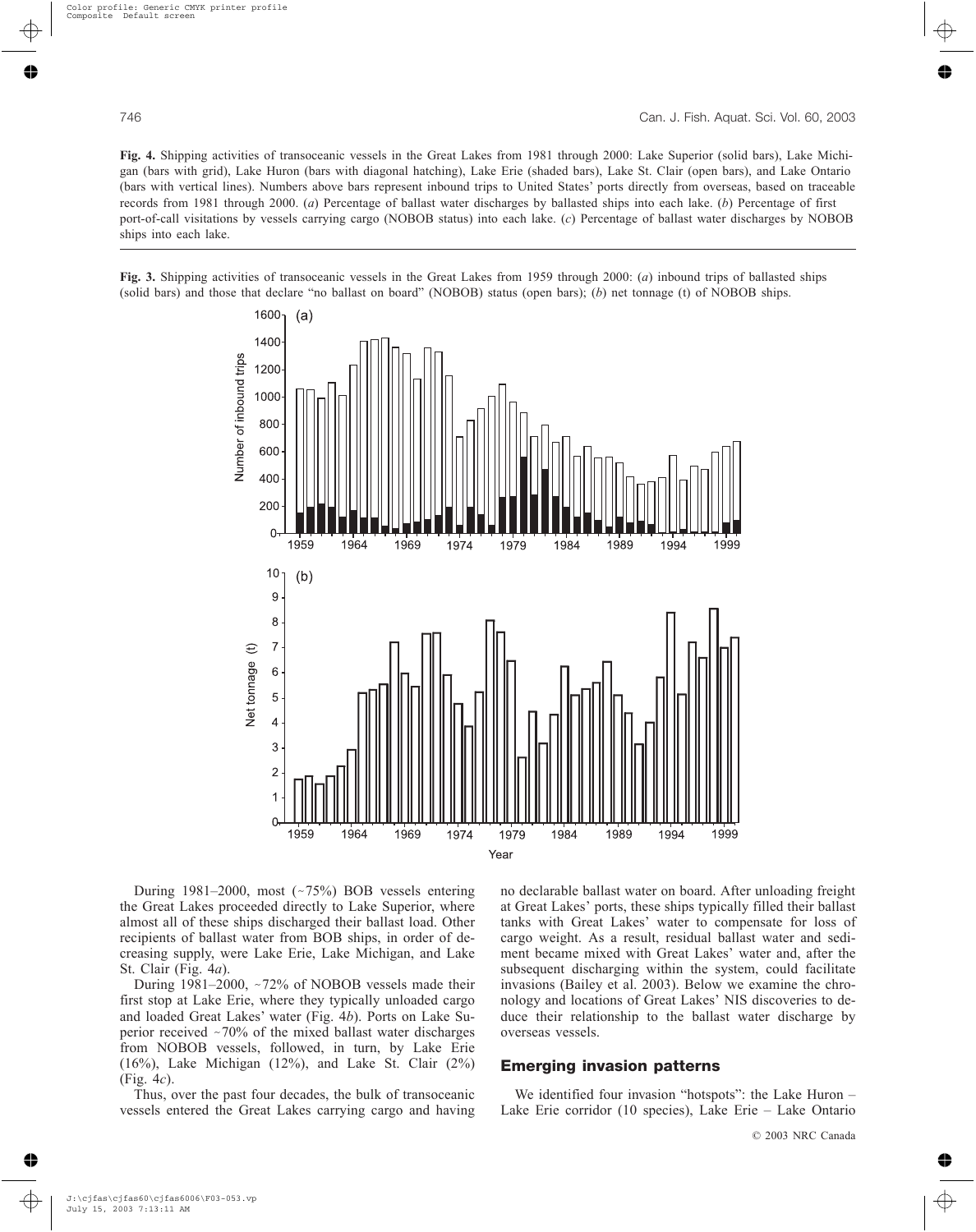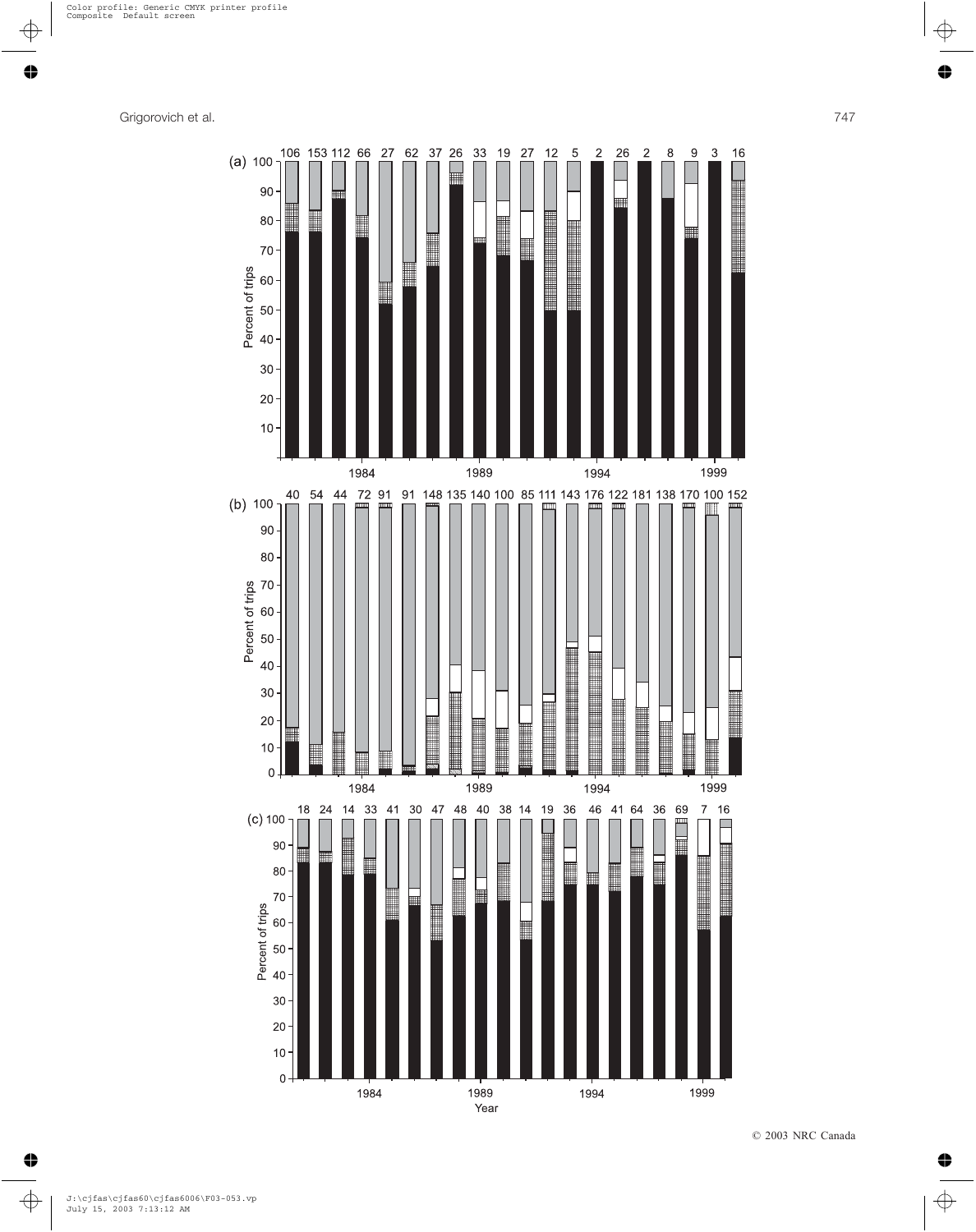**Fig. 5.** Map of the Laurentian Great Lakes drainage (shaded) showing sites of the first discovery for established nonindigenous aquatic animals and protists ( $\bullet$ ) 1959–1999. Fish hatchery location, where *Myxosoma cerebralis* was first discovered in North America, is indicated by  $\circ$ . Invasion "hotspots" featuring high concentrations of new nonindigenous species are indicated by hatching of lake surface area.



corridor (4 species); Lake Superior  $-$  Lake Huron corridor (2 species); and the western end of Lake Superior (7 species) (Fig. 5). Collectively these hotspots compose <5.6% of the total Great Lakes' water surface area but account for ~ 53.5% of NIS recorded since 1959. Thus, the concentration of NIS sites in these hotspots is more than 19 times that in the remaining lake surface area. The density of NIS sites ranges from  $>2/1000$  km<sup>2</sup> in the Lake Huron – Lake Erie corridor to  $\sim 1/1000$  km<sup>2</sup> in the Lake Superior – Lake Huron corridor. At a large spatial scale, these hotspots generally correspond to the major areas of ballast water discharge by ocean-going vessels, including western Lake Superior, the Lake Huron  $-$  Lake Erie corridor, and the Lake Erie  $-$  Lake Ontario corridor (Aquatic Sciences 1996). Also, these hotspots are all fairly shallow water areas. It is possible that before entering the shallow passages, ships "lighten up" by discharging some ballast water to reduce draft, in accordance with safety operational requirements (Carlton et al. 1995). Some of the NIS findings in the interconnecting channels could be explained by drift from upstream locations (e.g., western Lake Erie from the Detroit River). Further research is necessary to determine why NIS are concentrated in hotspot areas.

Although the "propagule pressure" hypothesis attributes invasion outcome to the quantity of NIS propagules delivered, formal records of ballast water discharge are a poor predictor of the extent of ballast-mediated invasions in the Great Lakes (Grigorovich et al. 2003). For example, despite receiving a disproportionate ballast water and presumably propagule supply, the western end of Lake Superior supports relatively few  $(-14\%)$  NIS (species 17, 19, and 29–33 in Table 1). Five of these NIS (species  $29-33$ ) were likely transported with their host (*Gymnocephalus cernuus*) and, as such, may represent a single inoculation event. A number of hypotheses may account for the relative rarity of NIS in this lake (see Grigorovich et al. 2003).

The rate of discovery of nonindigenous invertebrates and protists in the Great Lakes has changed dramatically through time (Fig. 6*a*). The number of new NIS recorded between 1989 and 1999 increased to three times the rate observed between 1959 and 1988 (Fig. 6*b*). This pattern may be real, reflecting changes in vector type and magnitude between these periods. Alternatively, this pattern may be an artifact of sampling bias, reflecting increasing awareness of, and sampling efforts for, NIS (e.g., Ricciardi 2001). Between 1959 and 1999, there was no consistent relationship between the number of new NIS discovered in the Great Lakes and volume of shipping activities per 5-year period (Fig. 6*b*). Some NIS (e.g., *Daphnia lumholtzi*) are associated with vectors other than shipping. Inherent time lags between the initial inoculation of NIS and their identification in the field may also partially account for the "accelerating" accumulation of introduced species during the 1980s and 1990s. Records of deliberate introductions indicate that successfully introduced populations may remain undetected for an extended time following initial stocking, from 1 year (Karpevich 1975) to 20 years (reviewed in Grigorovich et al. 2002). Likewise, time lags between the initial inoculation and detection are anticipated for inadvertently introduced NIS (Sakai et al. 2001). However, no data exist allowing for an accurate estimation of the duration of time lags in the Great Lakes. The problem of time lags may be particularly acute when new invaders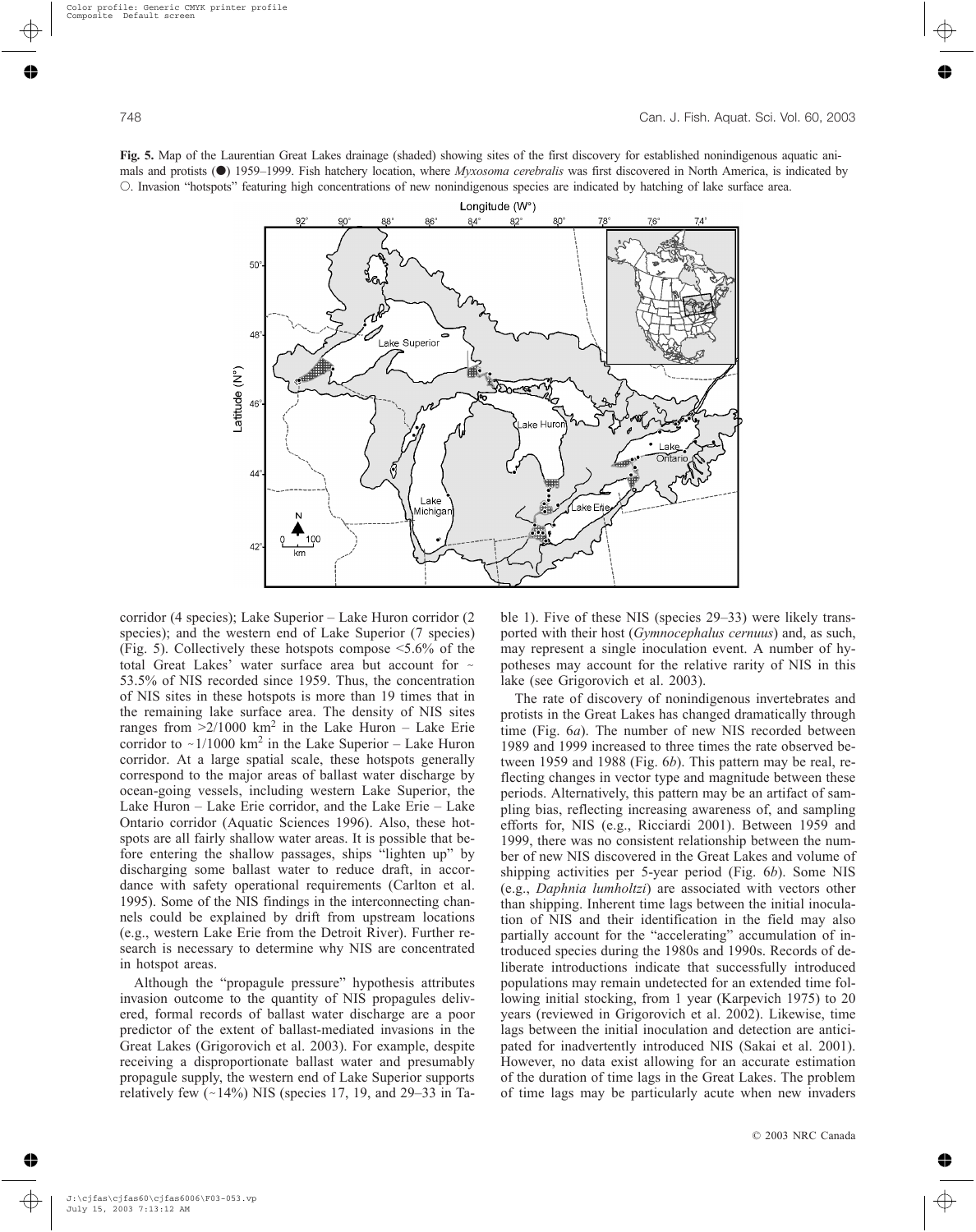**Fig. 6.** Time trends in introductions of nonindigenous metazoans and protozoans in the Great Lakes from 1959 through 1999. (*a*) Cumulative number of introduced species recorded over the preregulation period (1959–1988; slope = 0.621,  $r_{\text{adj}}^2 = 0.963$ ) and after ballast regulation period (1989–1999; slope = 1.880,  $r_{\text{adj}}^2 = 0.956$ ). The species accumulation rate during the period before ballast water regulation (0.621) lies outside the 95% confidence  $(1.543-2.216)$  interval of the postregulation period. (*b*) Number of species discovered (shaded bars) and volume of inbound traffic by overseas ballasted (solid bars) and cargocarrying ships (open bars) per 5-year period. Implementation of the voluntary guidelines for the control of ballast water discharges (1989) is indicted by arrows.



are not demonstrably distinct in morphology from taxa already resident in the system. For example, the time lag extended over 100 years for the morphologically cryptic sphaeriid bivalve, *Pisidium moitessierianum*, established in the Great Lakes (Grigorovich et al. 2000). Only 10 NIS (23%) in our survey (species 8, 12, 13, 15, 19, 22, 25, 26, 40, and 43 in Table 1) are deemed clearly distinctive morphologically from species resident in the system, whereas the remaining NIS may have been subject to time lags.

The ecological profile of nonindigenous fauna introduced through ships' ballast water has changed over the period of 1959–1999. Nonindigenous species inhabiting the watersediment interface have become predominant since 1993 (Table 1). This change may reflect a shift in transport vectors from those associated with BOB vessels to those associated with NOBOB vessels (see Fig. 2*a*). Six NIS species discovered after 1993 (species 38–43 in Table 1), excluding parasites of previously established fishes, may have been transported to the Great Lakes in ballast tanks of NOBOB ships. An additional species, *Echinogammarus ischnus*, was present in western Lake Erie in 1994 and may have been introduced as early as 1993 (van Overdijk et al. 2003).

# **Forecasting ballast-mediated introductions**

Our risk-assessment framework predicts potential invertebrate invaders and estimates the risk of their successful introduction in the Great Lakes using a sequence of "screens" (after Hayes 1998; Haugom et al. 2002). Each screen may independently preclude invasion or establishment of NIS (Fig. 7). These screens include the following: (1) strong shipping pathways and vector activities linking high-risk donor regions with the Great Lakes; (2) history of invasiveness and commensalism with humans; (3) salinity and climate matches between recipient and donor regions; (4) interface with ballast water vectors and availability for ballast intakes; and (5) life histories and environmental tolerances that may enhance inoculant survival during uptake and transportation in ballast tanks.

#### **Donor regions**

From 1983 through 1998, trade into the Great Lakes was dominated by vessels arriving from European ports  $(-88\%)$ , followed by those originating from South and Central America. In total, we identified 460 different last ports-of-call, representing virtually all regions of the world, from whence Great Lakes shipping traffic originated. In 1997, five regions accounted for  $>72\%$  of Great Lakes' inbound traffic, namely the North Sea, the Baltic Sea, the South American Atlantic, the North American Atlantic, and Black Sea basins (Fig. 8). Of these, basins of the North, Baltic, and Black seas contributed ~55% of inbound vessels. Although a high proportion of overseas vessels do not operate on regular, defined routes (Niimi 2000), the former two basins remained the primary sources of Great Lakes' shipping traffic during 1983-1998, whereas vessel traffic from the Black Sea basin was difficult to discern but clearly was much lower than that from the former two regions (Colautti et al. 2003). The North American Atlantic region was not considered here because it is a source of cabotage trade. The South American Atlantic region was excluded because of insufficient information on the extent of NIS introductions in this region and because of its pronounced climatic mismatch with the Great Lakes region (as below) precluding establishment of propagules. Thus, some species posing a risk of invasion cannot be predicted by our model because certain ports of ballast origin were not considered.

#### **Invasion history**

We identified 73 and 52 nonindigenous invertebrates that have documented invasion histories in the North Sea and Baltic Sea basins, respectively (Gollasch and Leppäkoski 1999; Kelleher et al. 1999; Van der Velde et al. 1999; Hopkins 2001; Bij de Vaate et al. 2002). We also identified 168 invertebrate species that have been deliberately or accidentally introduced in the Ponto-Caspian basins and thus are likely to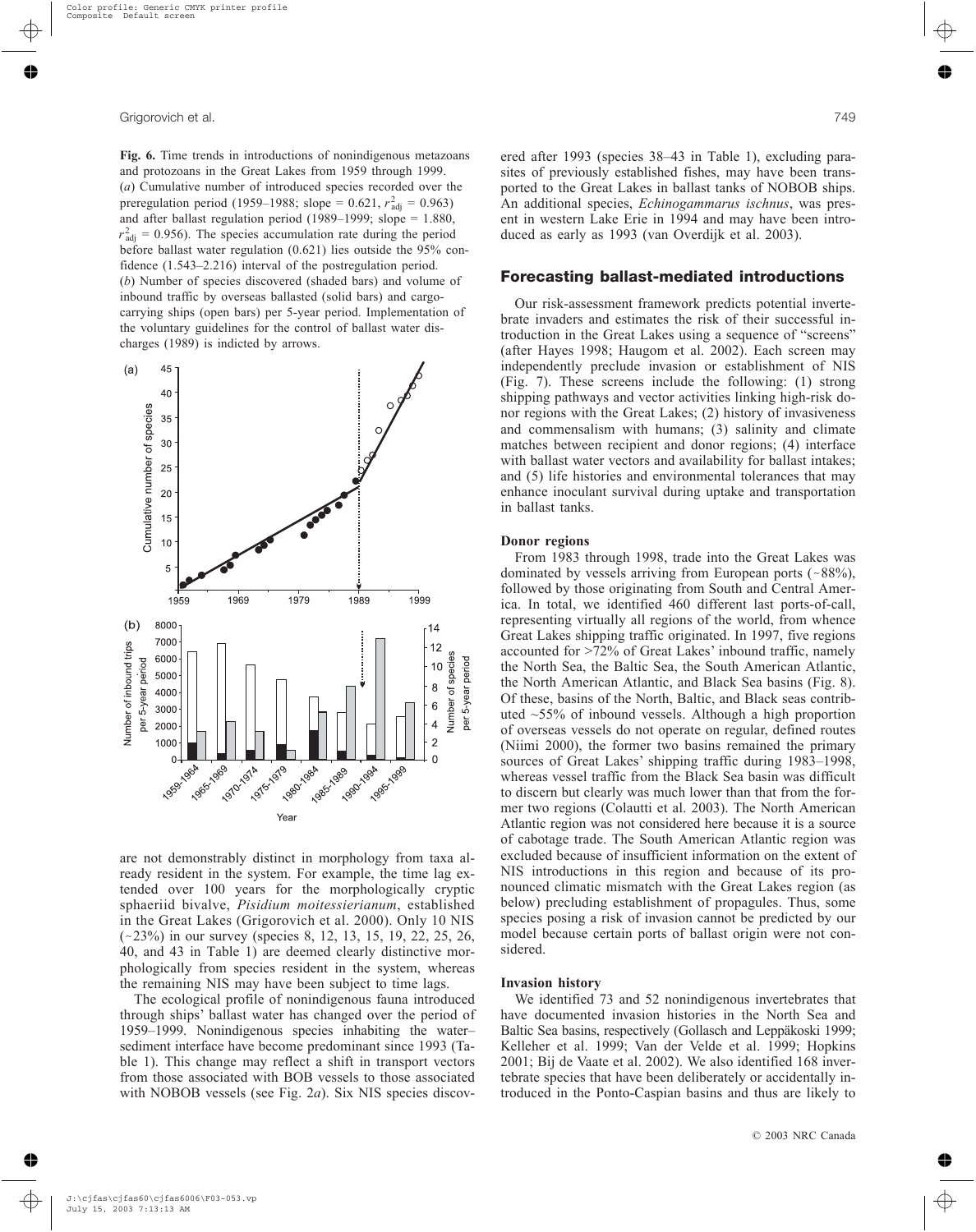**Fig. 7.** Risk-assessment framework for prediction of ballastmediated introductions into the Laurentian Great Lakes. Riskassessment screens may independently or jointly preclude transfer, survival, or establishment of species in the invasion process. Screening of target species originating from individual donor regions is indicated by shading.



interface with relevant vectors for transfer of aquatic species elsewhere (Grigorovich et al. 2002; see Grigorovich et al. (2003) for updated list of nonindigenous and cryptogenic metazoans and protists in the Great Lakes). Twenty-seven species, including 16 Ponto-Caspian natives, have documented invasion histories in either the Baltic Sea or North Sea basins (Gollasch and Leppäkoski 1999; MacIsaac et al. 2001; Bij de Vaate et al. 2002). Putative sources of recent NIS in the Great Lakes are generally consistent with these three regions (Ricciardi and MacIsaac 2000; MacIsaac et al. 2001). Thus, we identified a total of 238 species with histories of introductions in the areas from whence most Great Lakes' shipping traffic originates.

#### **Salinity and climate matches**

We used water temperature and salinity parameters of their native habitats to determine whether species could become established. For example, water temperature was judged to deter the gastropod *Melanoides tuberculata* from establishment as it needs minimum temperatures of  $\sim 18^{\circ}$ C (Duggan 2002). Temperature changes in ballast tanks could further decrease the probability of its survival during transit to the Great Lakes.

We excluded species that were judged unlikely to survive or reproduce in fresh water. For the latter reason, the Chinese mitten crab, *Eriocheir sinensis*, has failed to establish self-sustaining populations, even though it has been repeatedly transported to the Great Lakes (Nepszy and Leach 1973; Council of Great Lakes Fishery Agencies 2001). Likewise, the Atlantic–Mediterranean peracarid crustaceans *Gammarus aequicauda* and *Idotea baltica*, which are capable of surviving at salinity as low as  $~0.1\%$ , were rejected because they require a mixohaline environment  $(1-30\%)$  for reproduction (Karpevich 1975).

The resulting 139 species, including euryhaline forms and freshwater specialists, were judged likely to pass through the climate screening as their potential source regions  $-$  the coasts of the North, Baltic, and Black seas  $-$  are climatically compatible with the Great Lakes region (e.g., Reid and Orlova 2002).

## **Shipping vector interface**

Organisms occurring in the water column in sufficient quantities, including holoplankton, meroplankton, and nekton, were judged likely to be loaded with ballast water (following Carlton 1985; Carlton and Geller 1993; Haugom et al. 2002). We excluded fish parasites (e.g., parasitic helminthes of Amur cyprinid fishes) for which establishment relies on the introduction of their host. We screened out aquatic organisms with behavioural and life history features that make them unavailable for ballast water intake, including sessile taxa with short planktonic stages and absent dormant life stages (e.g., bryozoan *Urnatella gracilis*) and molluscs that burrow in sediment (e.g., brooding sphaeriids, *Pisidium* spp.). In addition, we rejected large-bodied crayfishes (e.g., *Astacus leptodactylus*) because they may be precluded from uptake by intake hatch screens and because they are unlikely to be present in the water column during the ballasting phase.

Sediment stirring in shallow ballasting ports may enable benthic organisms to be drawn into ballast intake streams (e.g., Gollasch and Leppäkoski 1999). Therefore, we also included free-living nektonic (e.g., gammarid amphipods) and benthic organisms, including those dwelling in attached tubes but which migrate occasionally (e.g., corophiid amphipods,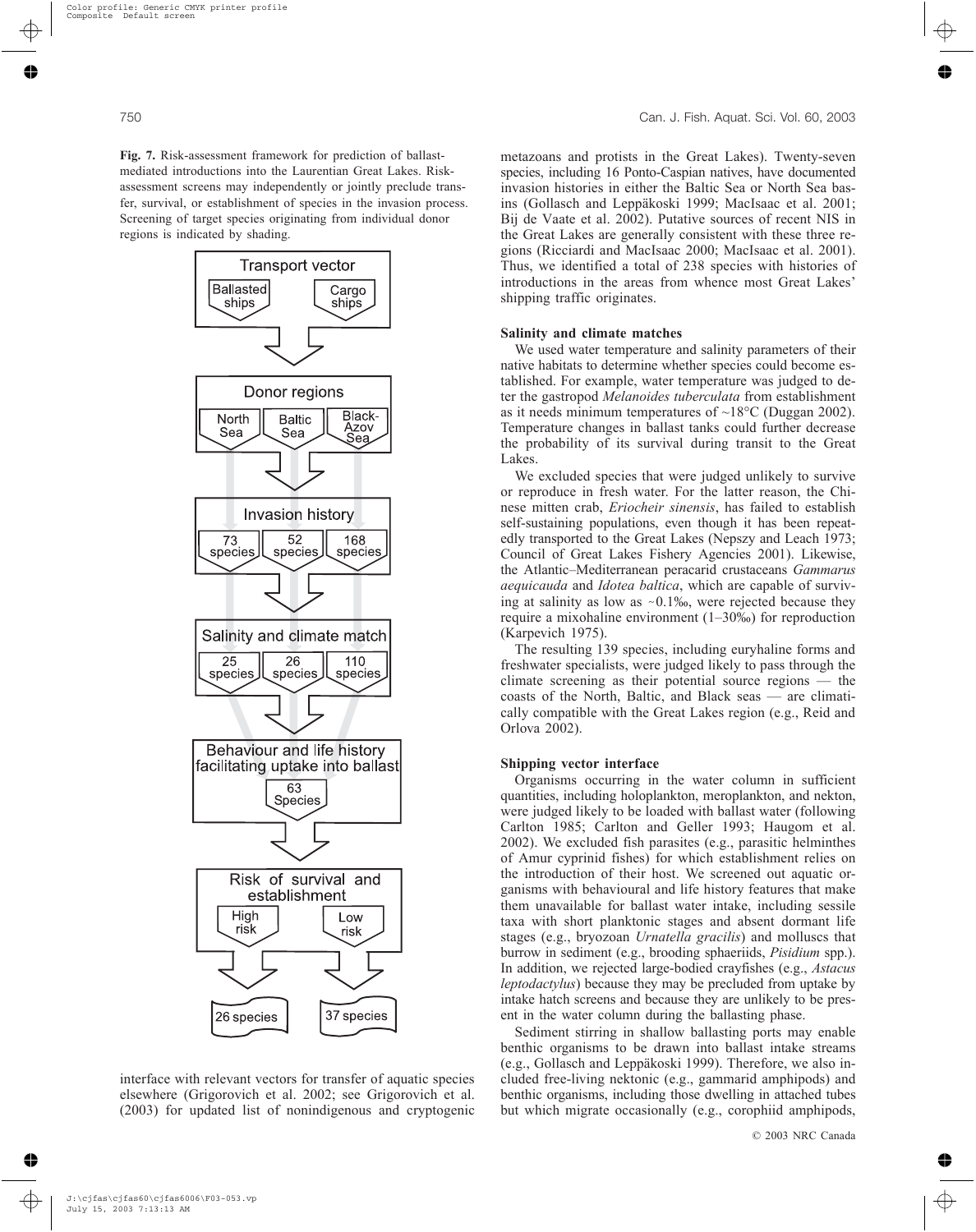1997, Eakins (1998) reported 31 trips by ballasted vessels.



Region

ampharetid polychaetes). Analysis of the transfer mechanisms for these species revealed that dispersal beyond their natural range may have involved shipping or multiple, interacting transport vectors (Grigorovich et al. 2002).

A total of 63 species likely pass through the ballasting phase of the ballast water transfer sequence. These species represent a variety of life styles (plankton, benthos, and nekton), life history strategies (*r*- and *K*-selected strategies), and salinity tolerances (freshwater-oligohaline, mesohaline, euryhaline).

#### **Ballast tank survival**

We estimated the likelihood of potential survival of target species for NOBOB and BOB vessels. Using salinities of species' natural habitats, we first gauged the risk of propagule survival in ballasted vessels that comply with BWE legislation. We considered coastal and estuarine species that have evolved osmoregulatory mechanisms allowing for rapid ion exchange regulation when moving between salt water and freshwater habitats (e.g., Mordukhai-Boltovskoi 1960, 1970). Species that naturally occur at salinities of  $17\%$  (e.g., amphipods *Echinogammarus warpachowskyi* and *Dikerogammarus villosus*; Derzhavin 1951; Bruijs et al. 2001) were judged to survive a partial to complete BWE, provided that they have not been flushed out from ballast tanks in the process. We considered eight species to have a high probability of surviving ballast-mediated transfer and establishment (Table 2). Of these, the littoral gammarid amphipod *Pontogammarus maeoticus* is likely to be taken on board in small quantities, deterring its establishment. Therefore, we considered it as a low-risk species. The remaining target species were not considered for BOB ships, as they are not known to survive at high salinities (as above). Also, we did not assess risk level for dormant life stages of freshwater species in BOB ships, because limited data suggest that high salinity water may reduce their viability (Bailey et al. 2003).

When assessing the risk of propagule survival in NOBOB vessels, we considered various invertebrate taxa that tolerate some exposure to anoxia, feed on detritus or sediment, and show burrowing behaviours. These taxa were judged likely to survive in NOBOB ballast tanks as evidenced from sampling residual ballast water and sediment (Gollasch and Leppäkoski 1999; S. Bailey, Great Lakes Institute for Environmental Research, University of Windsor, Windsor, ON N9B 3P4, unpublished data). Six species (13–18 in Table 2) were judged to have a high likelihood of surviving ballastmediated transfer because they may enter diapause as adults and thereby survive anoxic conditions in ballast tanks.

Benthic organisms that lack resistant pelagic life stages or behaviours (e.g., gastropods except *Potamopyrgus antipodarum* assessed for risk above) were judged likely to have low density in residual ballast water resulting from the fewer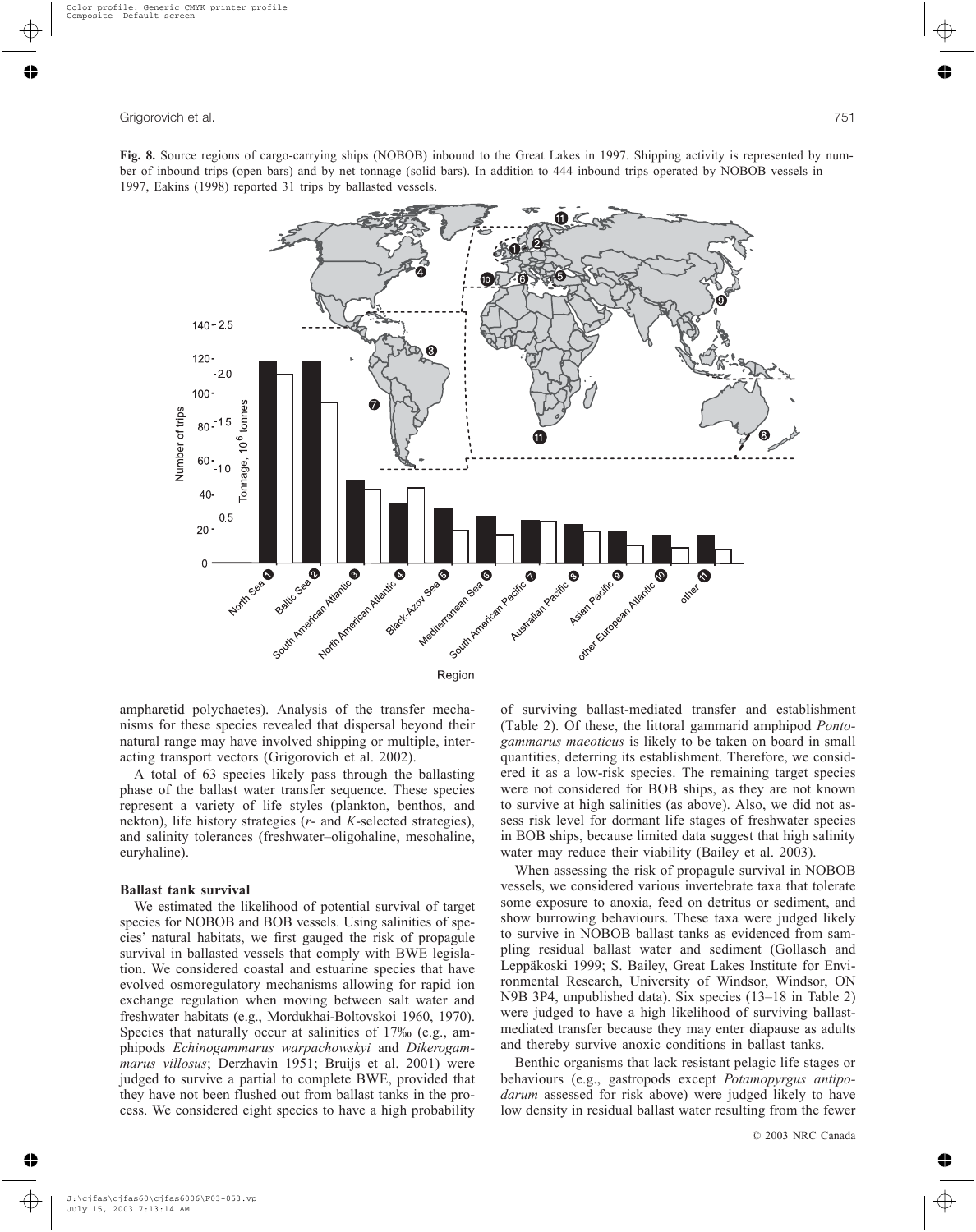| No.          | Risk level | Taxonomic group | Species name                                                | Donor region | Ship category                |
|--------------|------------|-----------------|-------------------------------------------------------------|--------------|------------------------------|
| $\mathbf{1}$ | High       | Coelenterata    | Cordylophora caspia *+                                      | N, B, P      | <b>BOB</b>                   |
| 2            |            | Crustacea       | Daphnia cristata ‡                                          | P            | BOB, NOBOB                   |
| 3            |            |                 | Bosmina coregoni **                                         | $\mathbf{P}$ | BOB, NOBOB                   |
| 4            |            |                 | Bosmina obtusirostris :                                     | $\mathbf{P}$ | BOB, NOBOB                   |
| 5            |            |                 | Bythotrephes longimanus **                                  | N, B, P      | BOB, NOBOB                   |
| 6            |            |                 | Cercopagis pengoi **                                        | B, P         | BOB, NOBOB                   |
| 7            |            |                 | Cornigerius maeoticus maeoticus ‡                           | P            | BOB, NOBOB                   |
| 8            |            |                 | Podonevadne trigona ovum ‡                                  | P            | BOB, NOBOB                   |
| 9            |            |                 | Eurytemora affinis **                                       | P            | BOB, NOBOB                   |
| 10           |            |                 | Heterocope appendiculata ‡                                  | P            | <b>NOBOB</b>                 |
| 11           |            |                 | Heterocope caspia $\ddagger$                                | P            | <b>NOBOB</b>                 |
| 12           |            |                 | Calanipeda aquae-dulcis :                                   | P            | BOB, NOBOB                   |
| 13           |            |                 | Cyclops kolensis ‡                                          | P            | <b>NOBOB</b>                 |
| 14           |            |                 | Ectinosoma abrau                                            | P            | <b>NOBOB</b>                 |
| 15           |            |                 | Paraleptastacus spinicaudata triseta                        | P            | <b>NOBOB</b>                 |
| 16           |            |                 | Schizopera borutzkyi *                                      | P            | <b>NOBOB</b>                 |
| 17           |            |                 | Nitocra incerta *                                           | P            | <b>NOBOB</b>                 |
| 18           |            |                 | Onychocamptus mohammed *                                    | P            | <b>NOBOB</b>                 |
| 19           |            |                 | Hemimysis anomala +                                         | N, B, P      | BOB, NOBOB                   |
| 20           |            |                 | Echinogammarus ischnus *+                                   | N, B, P      | BOB, NOBOB                   |
| 21           |            |                 | Echinogammarus warpachowskyi +                              | P            | BOB, NOBOB                   |
| 22           |            |                 | Dikerogammarus villosus +                                   | N, P         | BOB, NOBOB                   |
| 23           |            |                 | Dikerogammarus haemobaphes +                                | N, P         | BOB, NOBOB                   |
| 24           |            |                 | Pontogammarus aralensis +                                   | P            | BOB, NOBOB                   |
| 25           |            | Mollusca        | Pontogammarus robustoides +                                 | B, P         | BOB, NOBOB                   |
| 26           |            |                 | Potamopyrgus antipodarum *+<br>Dendrocoelum romanodanubiale | N, B, P      | BOB, NOBOB                   |
| 27<br>28     | Low        | Platyhelminthes |                                                             | Ν<br>P       | <b>NOBOB</b>                 |
| 29           |            |                 | Apophallus muehlingi<br>Nicolla skrjabini                   | P            | <b>NOBOB</b><br><b>NOBOB</b> |
| 30           |            |                 | Rossicotrema donicum                                        | P            | <b>NOBOB</b>                 |
| 31           |            | Annelida        | Hypania invalida                                            | N, P         | <b>NOBOB</b>                 |
| 32           |            |                 | Hypaniola kowalevskyi                                       | $\mathbf P$  | <b>NOBOB</b>                 |
| 33           |            |                 | Potamothrix bedoti *                                        | $\, {\bf B}$ | <b>NOBOB</b>                 |
| 34           |            |                 | Potamothrix heuscheri                                       | B            | <b>NOBOB</b>                 |
| 35           |            |                 | Potamothrix moldaviensis *                                  | B            | <b>NOBOB</b>                 |
| 36           |            |                 | Potamothrix vejdovskyi *                                    | $\, {\bf B}$ | <b>NOBOB</b>                 |
| 37           |            | Crustacea       | Paramysis lacustris                                         | B, P         | <b>NOBOB</b>                 |
| 38           |            |                 | Paramysis intermedia                                        | P            | <b>NOBOB</b>                 |
| 39           |            |                 | Limnomysis benedeni                                         | N, B, P      | <b>NOBOB</b>                 |
| 40           |            |                 | Pterocuma pectinata                                         | P            | <b>NOBOB</b>                 |
| 41           |            |                 | Pseudocuma cercaroides                                      | P            | <b>NOBOB</b>                 |
| 42           |            |                 | Proasellus coxalis                                          | N            | BOB, NOBOB                   |
| 43           |            |                 | Proasellus meridianus                                       | N            | BOB, NOBOB                   |
| 44           |            |                 | Jaera sarsi                                                 | P            | <b>NOBOB</b>                 |
| 45           |            |                 | Jaera istri                                                 | N            | <b>NOBOB</b>                 |
| 46           |            |                 | Gammarus tigrinus                                           | N, B         | BOB, NOBOB                   |
| 47           |            |                 | Gmelinoides fasciatus                                       | B, P         | <b>NOBOB</b>                 |
| 48           |            |                 | Pontogammarus maeoticus +                                   | P            | BOB, NOBOB                   |
| 49           |            |                 | Pontogammarus subnudus                                      | P            | <b>NOBOB</b>                 |
| 50           |            |                 | Pontogammarus crassus                                       | P            | <b>NOBOB</b>                 |
| 51           |            |                 | Pontogammarus obesus                                        | P            | <b>NOBOB</b>                 |
| 52           |            |                 | Echinogammarus berilloni                                    | Ν            | <b>NOBOB</b>                 |
| 53           |            |                 | Echinogammarus trichiatus                                   | N, P         | <b>NOBOB</b>                 |
| 54           |            |                 | Iphigenella shablensis                                      | P            | <b>NOBOB</b>                 |
| 55           |            |                 | Corophium curvispinum                                       | $\mathbf{P}$ | <b>NOBOB</b>                 |
| 56           |            | Mollusca        | Theodoxus fluviatilis                                       | $\mathbf{P}$ | <b>NOBOB</b>                 |

**Table 2.** List of species predicted to invade the Great Lakes using risk-based model of ballast-mediated introduction.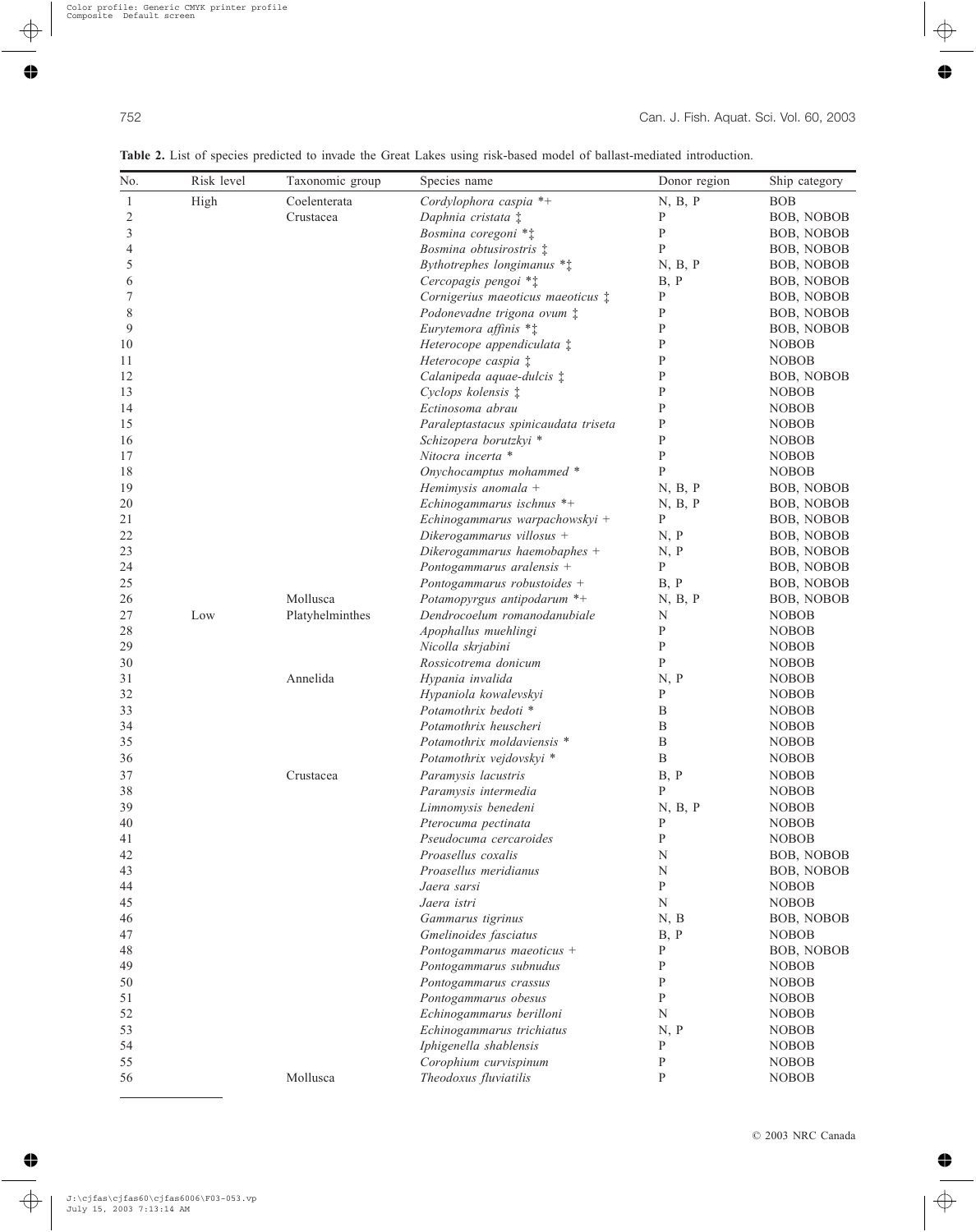**Table 2** (*concluded*).

| No. | Risk level | Taxonomic group | Species name            | Donor region | Ship category |
|-----|------------|-----------------|-------------------------|--------------|---------------|
| 57  |            |                 | Theodoxus pallasi       | <b>B.</b> P  | <b>NOBOB</b>  |
| 58  |            |                 | Lithoglyphus naticoides | N, B, P      | <b>NOBOB</b>  |
| 59  |            |                 | Corbicula fluminea *    |              | <b>NOBOB</b>  |
| 60  |            |                 | Corbula gibba           |              | <b>NOBOB</b>  |
| 61  |            |                 | Dreissena polymorpha *  | N, B, P      | <b>NOBOB</b>  |
| 62  |            |                 | Dreissena bugensis *    |              | <b>NOBOB</b>  |
| 63  |            |                 | Hypanis colorata        |              | <b>NOBOB</b>  |

Note: Species occurring at salinities of 17<sub>%</sub> are indicated by +. Species that have already established in the Great Lakes are marked with \*. Species producing resistant life stages are indicated by  $\ddagger$ . Keys to donor regions: N, North Sea basin (lower Rhine River); B, Baltic Sea basin; P, Black Sea -Azov Sea basin. Invasion risk was assessed for ballasted (BOB) and those that declare "no ballast on board" (NOBOB) status.

propagules loaded during the ballasting phase or poor survivorship during transit. Consequently, they were considered to pose a lower risk of establishment. Obligate sexual reproduction may further deter these taxa from becoming established owing to Allee effects (species 37–55 in Table 2). For example, the Ponto-Caspian amphipod *Corophium mucronatum* was found, but has not established, in Lake St. Clair, perhaps because of demographic limitations (Grigorovich and MacIsaac 1999). Consequently, these organisms were considered to pose a lower risk of establishment (see Table 2 for list of species).

In addition, species that are known to produce resistant life stages (e.g., ephippia, resting eggs, cysts), and thereby survive transfer in residual ballast water or sediments in NOBOB vessels, were judged likely to pose a relatively high risk of introduction and establishment. Bailey et al. (2003) have experimentally assessed the viability of resting stages for rotifer, cladoceran, and calanoid copepod species in ballast tanks of NOBOB ships.

#### **Predicted and actual invertebrate invaders**

Our model identified 63 species that pose an invasion risk to the Great Lakes. Of these, 26 species are considered highrisk invaders, including 10 species that invaded the lakes between 1959 and 1999 (Table 2). These NIS may have been transported directly from the Black Sea basin (species 1, 3, 5, 6, 9, 16–18, 20, and 26 in Table 2) or indirectly from the North Sea (species 5, 20, and 26) or Baltic Sea (species 1, 6,  $20, 26$ ) basins, which may serve as "distribution hubs" (sensu Ricciardi and Rasmussen 1998). The remaining 16 high-risk species have not yet been reported in the Great Lakes. This group consists of four cladoceran, six copepod, and six peracarid crustaceans. Five peracarid crustaceans (species 19,  $21-23$ , and  $25$  in Table 2) native to the Ponto-Caspian basins have established in the Rhine River or Baltic Sea basins (e.g., MacIsaac et al. 2001). Euryhaline adaptations of these species, in conjunction with their establishment in staging areas that are linked to the Great Lakes via "invasion corridors", may facilitate their transfer in ships' ballast tanks to the Great Lakes (e.g., Bruijs et al. 2001). Each cladoceran and copepod species from this group possesses at least two features that render them suitable to a ballast water vector: (1) ability to enter diapause as an adult; (2) production of dormant life stages; (3) single-parent reproduction; or (4) short generation times. The ubiquity of these features in NIS established since 1993 may have fostered survival of adverse conditions associated with ballast-mediated transfer and ensured rapid population growth in novel habitats.

An additional group of 37 species is considered to pose a lower risk of invasion to the Great Lakes under the mandatory BWE legislation. Of these, three species of tubificid oligochaetes (species 33, 35, and 36 in Table 2) and three species of bivalves (species 59, 61, and 62) established before implementation of BWE regulations. Five of these species are Ponto-Caspian natives, and one, *Corbicula fluminea*, is native to Southeast Asia. The oligochaetes have an invasion history in the Baltic Sea and may have gained entry to the Great Lakes in solid ballast before the early 1900s (see Mills et al. 1993*a*). Possible geographical sources of the zebra mussel, *Dreissena polymorpha*, include the regions of the Black, North, or Baltic seas, whereas the quagga mussel, *Dreissena bugensis*, could originate only from the Ponto-Caspian basins (Mills et al. 1999; Grigorovich et al. 2002; Vanderploeg et al. 2002).

A remaining 31 species pose a lower risk of invasion and have not yet been found in the Great Lakes. These species typically lack physiological tolerances or life history traits that enhance survival during unfavourable conditions encountered during ballast water transfer. This group includes 19 peracarid crustacean, four platyhelminth, five mollusc, and three annelid species. These species may be introduced directly from their native habitats or indirectly from invaded Baltic Sea and North Sea habitats. NOBOB vessels may facilitate these introductions, as they are exempt from BWE regulations.

In conclusion, we identified 43 nonindigenous animal and protist species established in the Great Lakes basin since 1959. More than 53% of these NIS were first recorded in four invasion hotspots where ballast water is likely discharged from overseas vessels. The overall rate of invasion of NIS increased dramatically in the 1990s, although several factors may account for this pattern. Using species invasion histories, shipping traffic to the Great Lakes, species characteristics, and factors critical to invasion success, we predict that an additional 47 invertebrate species pose a hazard of invasion. We identify 16 species that are capable of surviving ballast-mediated transport and pose a high risk for establishment in the Great Lakes. Additionally, 31 species are considered to pose a lower risk of invasion. The shift in shipping from BOB to NOBOB vessels during the 1980s may have served as a filter that favoured invasion of species capable of diapause or production of resistant life stages. This change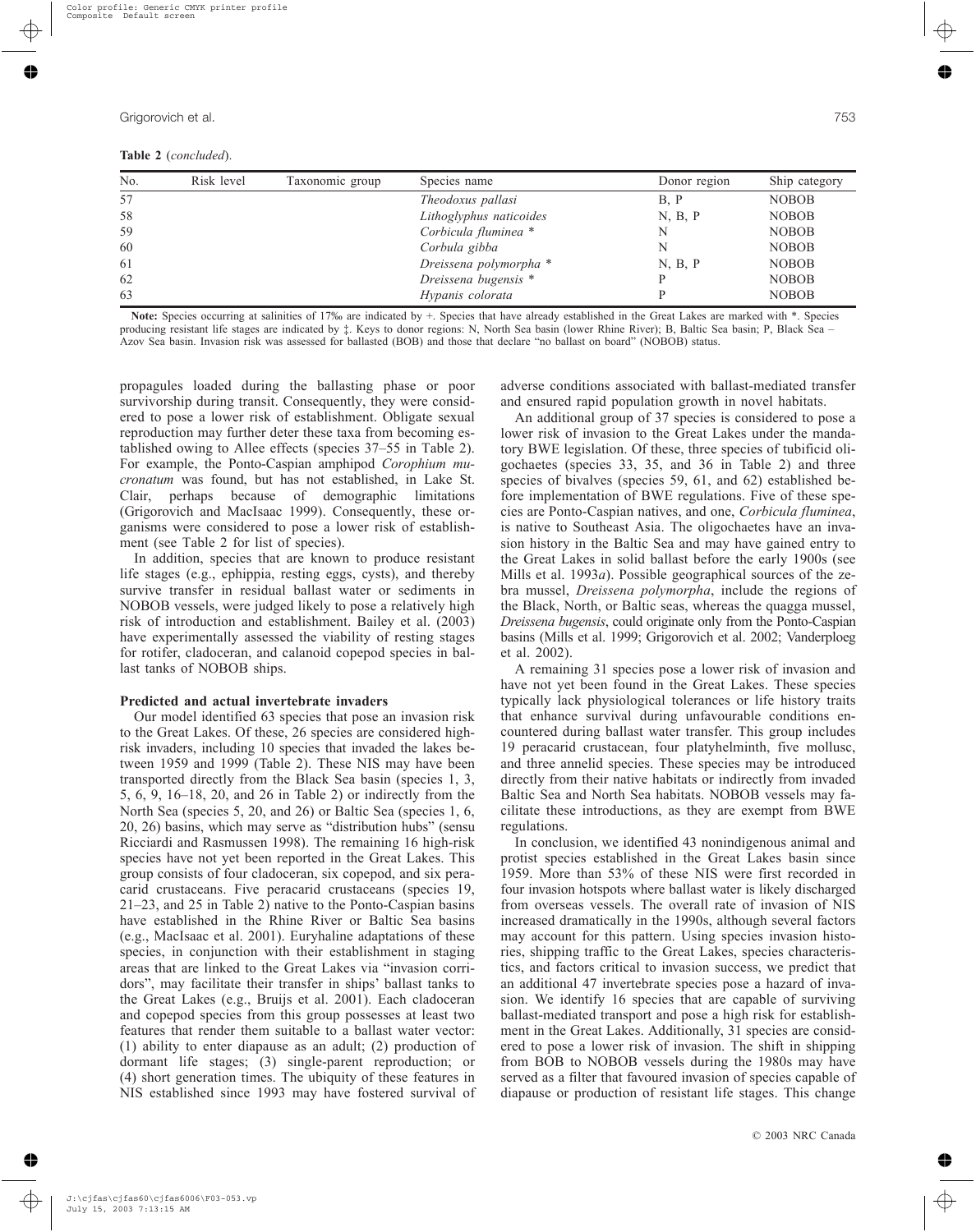may signal a new phase in the history of anthropogenic transformations of the Great Lakes' biota.

# **Acknowledgments**

Drs. P. Hudson, N. Pronin, V. Monchenko, O. Johannsson, and W. Taylor provided information on the origin and occurrence of Great Lakes' invaders. S. Bailey and C. van Overdijk provided information on species resident in residual ballast water and sediments onboard vessels carrying cargo. Ye.M. Kochina confirmed our identification of *Megacyclops viridis* by examining exoskeleton morphology and chromosomes. J. Muirhead assisted with image analysis software. C. Major, N. Eakins, and A. Ricciardi provided ship traffic data and M. Dochoda provided valuable contact information. Comments by Dr. A. Locke, S. Bailey, and two anonymous reviewers improved the manuscript. This study was supported by a grant from the Great Lakes Fishery Commission. Additional support from the Premier's Research Excellence Award Program (to H.J.M.) and by the Great Lakes Institute for Environmental Research (GLIER) Postdoctoral Fellowship Program (to I.A.G.) is gratefully acknowledged.

# **References**

- Anonymous. 1988. Whirling disease management in North America: an emergency conference, Denver, Colorado, 12-14 April 1988. Fish Disease Subcommittee, Colorado River Wildlife Council.
- Aquatic Sciences, Inc. 1996. Examination of aquatic nuisance species introductions to the Great Lakes through commercial shipping ballast water and assessment of control options. Phase 1 and 2. Prepared for the Canadian Coast Guard, Sarnia, Ont.
- Bailey, S.A., Duggan, I.C., van Overdijk, C.D.A., Jenkins, P.T., and MacIsaac, H.J. 2003. Viability of invertebrate diapausing eggs collected from residual ballast sediment. Limnol. Oceanogr. **48**: 1701-1710.
- Ball, I.R. 1969. *Dugesia lugubris* (Tricladida: Paludicola), a European immigrant into North American fresh waters. J. Fish. Res. Board Can. 26: 221-228.
- Barton, D.R., and Griffiths, M. 1984. Benthic invertebrates of the nearshore zone of eastern Lake Huron, Georgian Bay and North Channel. J. Gt. Lakes Res. **10**: 407-416.
- Bij de Vaate, A., Jaźdźewski, K., Ketelaars, H.A.M., Gollasch, S., and van der Velde, G. 2002. Geographical patterns in range extension of Ponto-Caspian macroinvertebrate species in Europe. Can. J. Fish. Aquat. Sci. **59**: 1159-1174.
- Bruijs, M.C.M., Kelleher, B., van der Velde, G., and bij de Vaate, A. 2001. Oxygen consumption, temperature and salinity tolerance of the invasive amphipod *Dikerogammarus villosus*: indicators of further dispersal via water transport. Arch. Hydrobiol. **152**: 633-646.
- Bur, M.T., Klarer, D.M., and Krieger, K.A. 1986. First records of a European cladoceran, *Bythotrephes cederstroemi*, in Lakes Erie and Huron. J. Gt. Lakes Res. 12: 144-146.
- Carlton, J.T. 1985. Transoceanic and interoceanic dispersal of coastal marine organisms: the biology of ballast water. Oceanogr. Mar. Biol. Annu. Rev. 23: 313-371.
- Carlton, J.T. 1996. Patterns, process, and prediction in marine invasion ecology. Biol. Conserv. **78**: 97-106
- Carlton, J.T., and Geller, J.B. 1993. Ecological roulette: the global transport of nonindigenous marine organisms. Science (Wash., D.C.), **261**: 78–82.
- Carlton, J.T., Reid, D.M., and van Leeuwen, H. 1995. Shipping study. The role of shipping in the introduction of nonindigenous aquatic organisms to the coastal waters of the United States (other than the Great Lakes) and an analysis of control options. U.S. Coast Guard Nat. Sea Grant Coll. Prog./Conn. Sea Grant. U.S. Coast Guard, Mar. Environ. Prot. Div., Washington, D.C.
- Clarke, A.H. 1981. *Corbicula fluminea* in Lake Erie. Nautilus, **95**: 83-84.
- Colautti, R., Niimi, A.J., van Overdijk, C.D.A., Mills, E.L., Holeck, K., and MacIsaac, H.J. 2003. Spatial and temporal analysis of transoceanic shipping vectors to the Great Lakes. *In* Invasion species: vectors and management strategies. *Edited by* G.M. Ruiz, J.T. Carlton, and R.N. Mack. Island Press, Washington, D.C. In press.
- Cook, D.G., and Johnson, M.G. 1974. Benthic macroinvertebrates of the St. Lawrence Great Lakes. J. Fish. Res. Board Can. **31**: 763-782.
- Council of Great Lakes Fishery Agencies. 2001. References of ballast water management or what do Great Lakes Fishery Agencies want? Council of Great Lakes Fishery Agencies, Windsor, Ont.
- Crafford, S.S. 2001. Salmonine introductions to the Laurentian Great Lakes: an historical review and evaluation of ecological effects. Can. Spec. Publ. Fish. Aquat. Sci. No. 132.
- Cudmore-Vokey, B., and Crossman, E.J. 2000. Checklists of the fish fauna of the Laurentian Great Lakes and their connecting channels. Can. Manuscr. Rep. Fish. Aquat. Sci. No. 2550.
- Czaika, S.C. 1978. Crustacean zooplankton of southwestern Lake Ontario in spring 1973 and at the Niagara and Genesee River mouth areas in 1972 and spring 1973. J. Gt. Lakes Res. 4: 1–9.
- Daniels, R.A. 2001. Untested assumptions: the role of the canals in the dispersal of sea lamprey, alewife, and other fishes in the eastern United States. Environ. Biol. Fishes, 60: 309-329.
- Dechtiar, A.O. 1965. Preliminary observations on *Glugea hertwigi*, Weissenberg, 1911 (Microsporidia; Glugeidae) in American smelt, *Osmerus mordax* (Mitchill), from Lake Erie. Can. Fish. Cult. **34**:  $35 - 38$
- Deevey, E.S., Jr., and Deevey, G.B. 1971. The American species of *Eubosmina* Seligo (Crustacea, Cladocera). Limnol. Oceanogr. **16**: 201-218.
- De Melo, R., and Hebert, P.D.N. 1994. A taxonomic reevaluation of North American Bosminidae. Can. J. Zool. 72: 1808-1825.
- Derzhavin, A.N. 1951. Study in the history of the fauna of the Caspian and freshwater basins of Azerbaijan. *In* Animal world of Azerbaijan. *Edited by* A.N. Alizade, S.M. Asadov, and A.N. Derzhavin. Izdatelstvo Akademii nauk Azerbaidzhanskoi SSR, Baku, Azerbaijan SSR. pp. 34-67. [In Russian.]
- Drake, L.A., Choi, K.-H., Ruiz, G.M., and Dobbs, F.C. 2001. Global redistribution of bacterioplankton and virioplankton communities. Biol. Invasions, 3: 193-199.
- Duggan, I.C. 2002. First record of a wild population of the tropical snail *Melanoides tuberculata* in New Zealand natural waters. N.Z. J. Mar. Freshw. Res. 36: 825–829.
- Eakins, N. 1995. Ships on the Great Lakes in 1994. Canadian Coast Guard, Point Edward, Ont.
- Eakins, N. 1996. Seaway lakers and salties 1995. Canadian Coast Guard, Point Edward, Ont.
- Eakins, N. 1997. Seaway lakers and salties 1996. Canadian Coast Guard, Point Edward, Ont.
- Eakins, N. 1998. Lakers and salties 1997–1998. Canadian Coast Guard, Point Edward, Ont.
- Eakins, N. 1999. Lakers and salties 1998-1999. Canadian Coast Guard, Point Edward, Ont.
- Eakins, N. 2000. Lakers and salties 1999-2000. Canadian Coast Guard, Point Edward, Ont.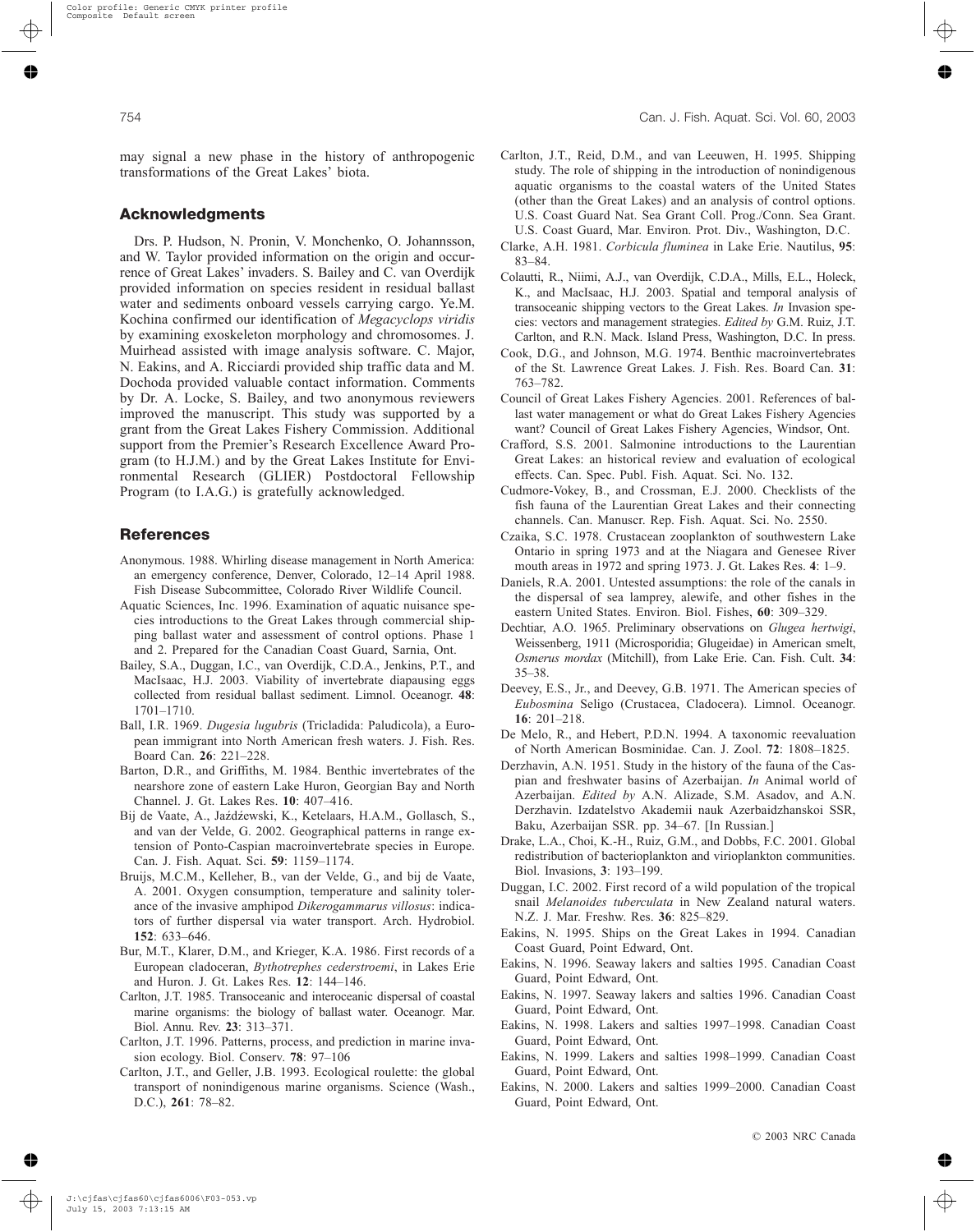- Eakins, N. 2001. Salties 2000–2001. Canadian Coast Guard, Point Edward, Ont.
- Fago, D. 1993. Skipjack herring, *Alosa chrysochloris*, expanding its range into the Great Lakes. Can. Field-Nat. 107: 352-353.
- Farara, D.G., and ErsÈus, C. 1991. *Phallodrilus aquaedulcis* Hrabe, 1960, a meiobenthic freshwater oligochaete (Tubificidae) previously known only from Europe, recorded from the Niagara River, North America. Can. J. Zool. 69: 291-294.
- Fuller, P.L., Nico, L.G., and Williams, J.D. 1999. Nonindigenous fishes introduced into inland waters of the United States. Am. Fish. Soc., Spec. Publ. No. 27, Bethesda, Md.
- Galarowicz, T., and Cochran, P.A. 1991. Response by the parasitic crustacean *Argulus japonicus* to host chemical cues. J. Freshw. Ecol. **6**: 455–456.
- Gollasch, S., and Leppäkoski, E. 1999. Initial risk assessment of alien species in Nordic coastal waters. Nord 1999: 8. Nordic Council of Ministers, Copenhagen, Denmark.
- Grigorovich, I.A., and MacIsaac, H.J. 1999. First record of *Corophium mucronatum* Sars (Crustacea: Amphipoda) in the Great Lakes. J. Gt. Lakes Res. **25**: 401-405.
- Grigorovich, I.A., Korniushin, A.V., and MacIsaac, H.J. 2000. Moitessierís pea clam *Pisidium moitessierianum* (Bivalvia, Sphaeriidae): a cryptogenic mollusc in the Great Lakes. Hydrobiologia, **435**: 153–165.
- Grigorovich, I.A., Dovgal, I.V., MacIsaac, H.J., and Monchenko, V.I. 2001. *Acineta nitocrae*: a new suctorian epizooic on nonindigenous harpacticoid copepods, *Nitocra hibernica* and *N. incerta*, in the Laurentian Great Lakes. Arch. Hydrobiol. **152**: 161–176.
- Grigorovich, I.A., MacIsaac, H.J., Shadrin, N.V., and Mills, E.L. 2002. Patterns and mechanisms of aquatic invertebrate introductions in the Ponto-Caspian region. Can. J. Fish. Aquat. Sci. **59**: 1189–1208.
- Grigorovich, I.A., Korniushin, A.V., Gray, D.K., Duggan, I.C., Colautti, R.I., and MacIsaac, H.J. 2003. Lake Superior: an invasion coldspot. Hydrobiologia. In press.
- Haugom, G.P., Behrens, H.L., and Andersen, A.B. 2002. Risk based methodology to assess invasive aquatic species in ballast water. *In* Aquatic invasive species of Europe  $-$  distribution, impacts and management. *Edited by* E. Leppäkoski, S. Gollasch, and S. Olenin. Kluwer Academic Publishers, Dordrecht, The Netherlands. pp. 467-476.
- Hayes, K.R. 1998. Ecological risk assessment for ballast water introductions: a suggested approach. ICES J. Mar. Sci. 52: 201-212.
- Hebert, P.D.N., Muncaster, B.W., and Mackie, G.L. 1989. Ecological and genetic studies on *Dreissena polymorpha* (Pallas): a new mollusc in the Great Lakes. Can. J. Fish. Aquat. Sci. 46: 1587–1591.
- Hoffman, G.L., and Schubert, G. 1984. Some parasites of exotic fishes. *Edited by* W.R. Courtenenay, Jr., and J.R. Stauffer, Jr. Johns Hopkins University Press, Baltimore, Md. pp. 223–261.
- Holm, E., and Coker, G.A. 1981. First records of the ghost shiner (*Notropis buchanani*) and the orangespotted sunfish (*Lepomis humilis*). Can. Field-Nat. 95: 210-211.
- Holm, E., and Hamilton, J.G. 1988. Range extension for the fourspine stickleback, *Apeltes quadracus*, to Thunder Bay, Lake Superior. Can. Field-Nat. 102: 653-656.
- Hopkins, C. 2001. A review of introductions and transfers of alien marine species in the North Sea area. Norwegian Ministry of the Environment, Copenhagen, Denmark.
- Horvath, T.G, Whitman, R.L., and Last, L. 2001. Establishment of two invasive crustaceans (Copepoda: Harpacticoida) in the nearshore sands of Lake Michigan. Can. J. Fish. Aquat. Sci. **58**: 1261-1264.
- Howarth, R.S. 1981. The presence and implication of foreign organisms in ship ballast waters discharged into the Great Lakes.

Vols. 1 and 2. Prepared for the Water Pollution Control Directorate, Environmental Protective Service, Environment Canada. Bio-Environmental Services Ltd., Georgetown, Ont.

- Hudson, P.L., and Bowen, C.A., II. 2002. First record of *Neoergasilus japonicus* (Poecilostomatoida: Ergasilidae), a parasitic copepod new to the Laurentian Great Lakes. J. Parasitol. **88**: 657-663.
- Hudson, P.L., Reid, J.W., Lesko, L.T., and Selgeby, J.H. 1998. Cyclopoid and harpacticoid copepods of the Laurentian Great Lakes. Ohio Biol. Surv. Bull. New Ser.  $12(2)$ : *i* $-vi + 1-50$ .
- Jude, D., Reider, R.H., and Smith, G.R. 1992. Establishment of Gobiidae in the Great Lakes Basin. Can. J. Fish. Aquat. Sci. **49**:  $416 - 421$ .
- Karpevich, A.F. 1975. Theory and practice of acclimatization of aquatic organisms. Pishchevaya Promyshlennost, Moscow, The Russ. SFSR. [In Russian.]
- Kelleher, B., Van der Velde, G., Giller, P.S., and Bij de Vaate, A. 1999. Dominant role of exotic invertebrates, mainly Crustacea, in diets of fish in the lower Rhine River. *In* The biodiversity crisis and Crustacea. Proceedings of the Fourth International Crustacean congress. Vol. 2. *Edited by* J.C. von Vaupel Klein and F.R. Schram. Balkema, Rotterdam. pp. 35–46.
- Kolar, C.S., and Lodge, D.M. 2001. Progress in invasion biology: predicting invaders. Trends Ecol. Evol. **16**: 199–204.
- Kolar, C.S., and Lodge, D.M. 2002. Ecological predictions and risk assessment for alien fishes in North America. Science (Wash., D.C.), **298**: 1233–1236.
- Lasee, B.A., Sutherland, D.R., and Moubry, M.E. 1988. Host-parasite relationships between burbot (*Lota lota*) and adult *Salmincola lotae* (Copepoda). Can. J. Zool. 66: 2459-2463.
- Locke, A., Reid, D.M., Sprules, W.G., Carlton, J.T., and van Leeuwen, H.C. 1991. Effectiveness of mid-ocean exchange in controlling freshwater and coastal zooplankton in ballast water. Can. Tech. Rep. Fish. Aquat. Sci. No. 1822.
- Locke, A., Reid, D.M., van Leeuwen, H.C., Sprules, W.G., and Carlton, J.T. 1993. Ballast water exchange as a means of controlling dispersal of freshwater organisms by ships. Can. J. Fish. Aquat. Sci. **50**: 2086–2093.
- MacIsaac, H.J. 1999. Biological invasions in Lake Erie: past, present and future. *In* State of Lake Erie: past, present and future. *Edited by* M. Munawar and T. Edsall. Backhuys, Leiden, The Netherlands. pp. 305-322.
- MacIsaac, H.J., Grigorovich, I.A., Hoyle, J.A., Yan, N.D., and Panov, V.E. 1999. Invasion of Lake Ontario by the Ponto-Caspian predatory cladoceran *Cercopagis pengoi*. Can. J. Fish. Aquat. Sci. 56:  $1-5$ .
- MacIsaac, H.J., Grigorovich, I.A., and Ricciardi, A. 2001. Reassessment of species invasion concepts: the Great Lakes basin as a model. Biol. Invasions, 3: 405<sup>-416</sup>.
- MacIsaac, H.J., Robbins, T.C., and Lewis, M.A. 2002. Modeling ships' ballast water as invasion threats to the Great Lakes. Can. J. Fish. Aquat. Sci. 59: 1245-1256.
- Mackie, G.L. 1999. Ballast water introductions of Mollusca. *In* Nonindigenous freshwater organisms: vectors, biology and impacts. *Edited by* R. Claudi and J.H. Leach. CRC Press LLC, Boca Raton, Fla. pp. 219-254.
- MacNeill, D. 1998. The discovery of blueback herring, *Alosa aestivalis*, in the Great Lakes raises speculations on its colonization potential and species impact. Gt. Lakes Res. Rev.  $3(2)$ : 8–12.
- May, B., and Marsden, J.E. 1992. Genetic identification and implications of another invasive species of dreissenid mussel in the Great Lakes. Can. J. Fish. Aquat. Sci. 49: 1501-1506.
- McMahon, R.F. 1999. Invasive characteristics of the freshwater bivalve clam *Corbicula fluminea*. *In* Nonindigenous freshwater or-